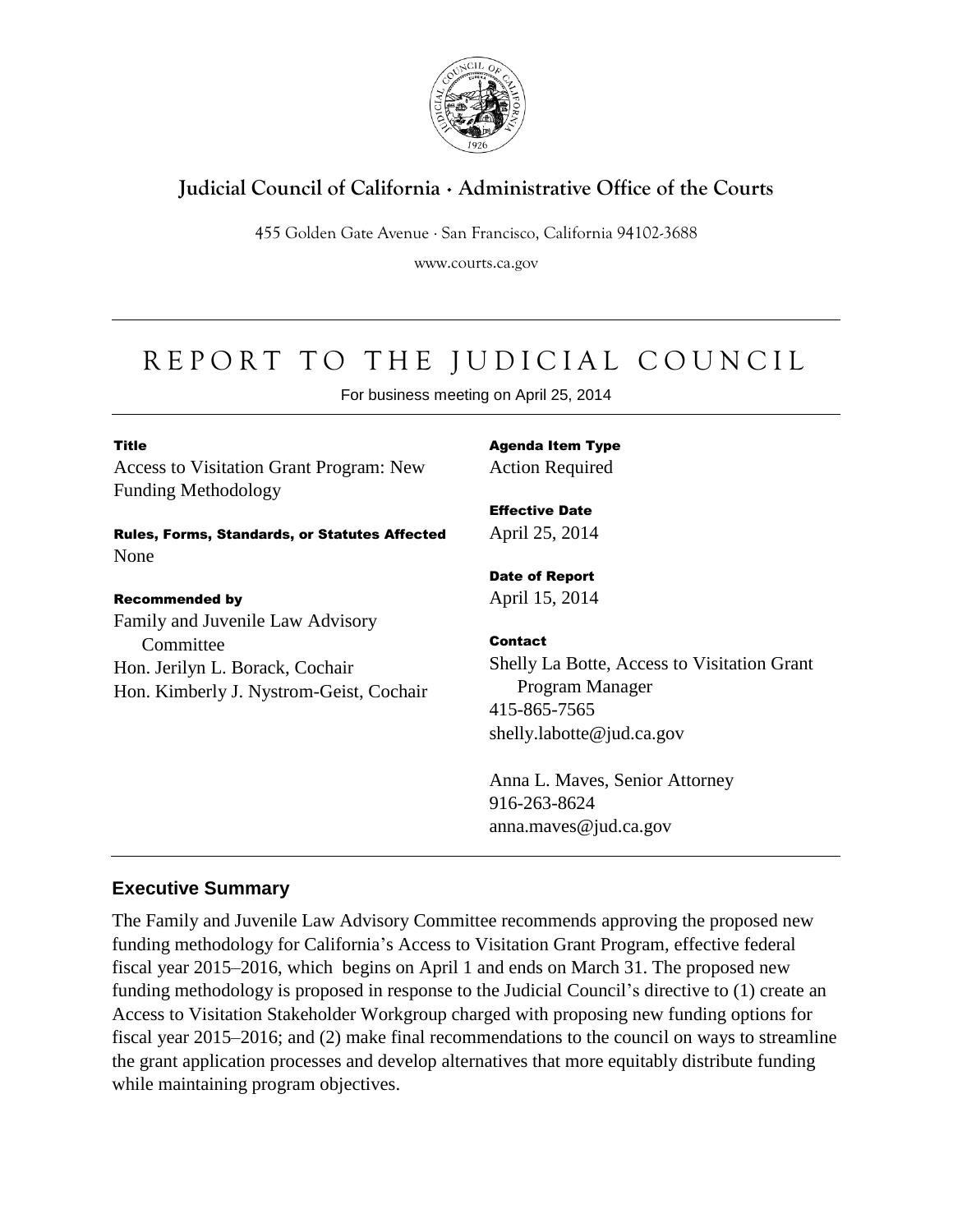## **Recommendation**

The Family and Juvenile Law Advisory Committee recommends that the Judicial Council adopt the following new funding allocation methodology for the Access to Visitation Grant Program:

- 1. Conduct an open request for proposals (RFP) process for the superior courts to apply for federal fiscal year funding for 2015–2016 in June or July 2014.
- 2. Subject to the availability of federal funding, the superior courts selected by the Judicial Council for grant funding will receive continuation funding for three years (from federal fiscal years 2015–2016 through 2017–2018).
- 3. The RFP process will open up again in federal fiscal year 2018–2019 for another three-year funding period, with a permanent open RFP process repeating every three years and grant funding provided to the selected courts for a three-year period.
- 4. Grant funding amounts will be divided into three categories: a maximum of \$45,000, a maximum \$60,000, and a maximum of \$100,000.
- 5. Two demographic factors will be used to determine which of the three funding categories would apply to a given court: (1) the number of single-parent households in the county, from U.S. Census data; and (2) the number of individuals with income below the federal poverty level in the county, per U.S. Census data.
- 6. Grant funds that may become available when a grantee court withdraws from the program or does not spend its full grant award would be distributed to courts that are currently receiving Access to Visitation grant funds through a midyear reallocation process based on a needs assessment of all requesting courts, with an opportunity given to courts to submit a justification for why they should receive additional funding.

## **Previous Council Action**

Family Code section 3204(b)(1) requires California's Access to Visitation Grant Program to conduct an RFP process that may include multiyear funding. For federal fiscal years (FYs) 2003–2004 through 2009–2010, the Family and Juvenile Law Advisory Committee recommended to the Judicial Council that the Access to Visitation Grant Program RFP process be open only to continuation programs (i.e., courts that were already receiving grant funding). The Judicial Council approved both the funding methodology and the allocation of grant award funding to the superior courts for each of the federal fiscal year funding periods.

The Family and Juvenile Advisory Committee recommended and the Judicial Council approved that, commencing federal fiscal year 2010–2011 through 2012–2013, the Access to Visitation Grant Program RFP be open to all superior courts to apply for these limited grant funds, and the council also approved the grant funding allocation to the courts. For federal FY 2013–2014 and FY 2014–2015, the committee recommended, and the council approved, continuation grant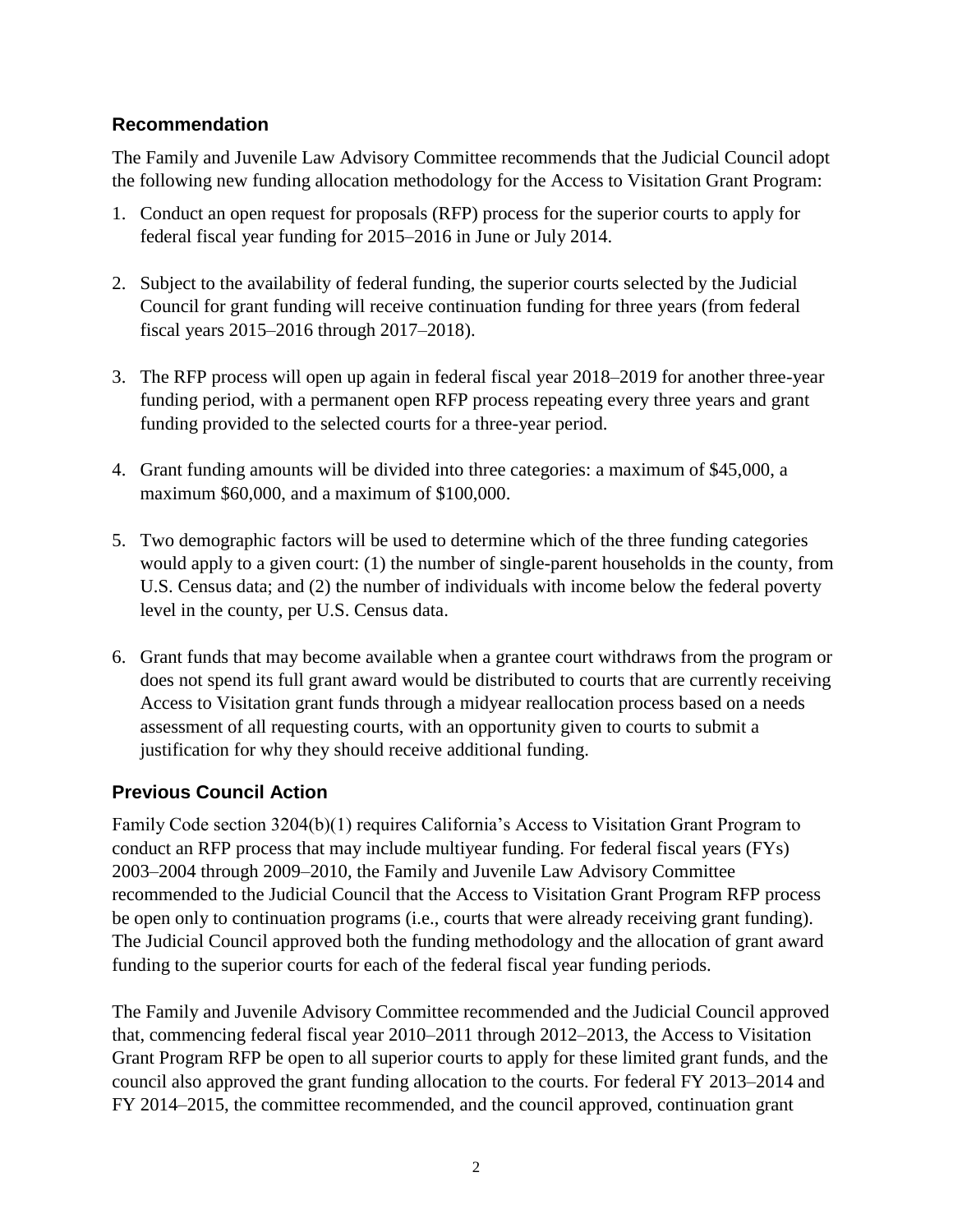funding to those courts that had already gone through the competitive process in the previous funding cycle. In addition to approving the funding allocation methodology, the Judicial Council also determined, for each federal fiscal year funding cycle, whether funding would be for a single-year or multiyear cycle.

At its December 14, 2012 meeting, the Judicial Council approved the Family and Juvenile Law Advisory Committee's recommendation for creation of an Access to Visitation Stakeholder Workgroup charged with proposing new funding methodology options for federal fiscal year 2015–2016. The council also directed the Family and Juvenile Law Advisory Committee to circulate any proposed funding methodology to the courts and key stakeholders for comment before making recommendations to the council at its April 2014 meeting. The committee created an Access to Visitation Stakeholder Workgroup in 2013 and circulated the proposed new funding methodology options to the courts and key stakeholders for comments February 14, 2014, through March 4, 2014.

## **Rationale for Recommendation**

 $\overline{a}$ 

Family Code section 3204(a) requires the Judicial Council to annually apply for federal Child Access and Visitation grant funding from the U.S. Department of Health and Human Services, Administration for Children and Families, Office of Child Support Enforcement, under section 669B of the 1996 Federal Personal Responsibility and Work Opportunity Recovery Act (PRWORA). These grants enable states to establish and administer programs that support and facilitate noncustodial parents' access to and visitation with their children. Funding for California's Access to Visitation Grant Program is limited by statute to three types of programs: supervised visitation and exchange services; parent education; and group counseling. Federal grant funding allocation to states is based on the number of single-parent households.

California receives the maximum award (approximately \$945,000), which represents less than 10 percent of the total national funding. The amount of grant funds to be awarded to courts statewide is approximately \$755,000 to \$770,000 each federal fiscal year.<sup>1</sup> Family Code section 3204(b) authorizes the Judicial Council to determine the final number and amount of grants. The Family and Juvenile Law Advisory Committee provides recommendations to the council to assist in making a final determination for allocating these funds.

To ensure that the Access to Visitation Grant Program funding is distributed to the courts in the most equitable manner, the Judicial Council approved the advisory committee's creation of the Access to Visitation Stakeholder Workgroup, charged with proposing new funding methodology options for federal fiscal year 2015–2016. The working group explored ways to streamline the

<sup>&</sup>lt;sup>1</sup> The difference between the federal funding allocation of \$945,000 and the approximately \$755,000 to \$770,000 allocated to the courts represents the amount of funds used to provide the funded courts with various statewide services, including technical assistance, education and training to meet the statutory requirements of Family Code sections 3200.5 and 3202(a), evaluative site visits, assistance in required program data collection, and mandatory attendance at annual grant meeting required by the funder. Funds have been allocated for these statewide services since inception of the grant program in 1997.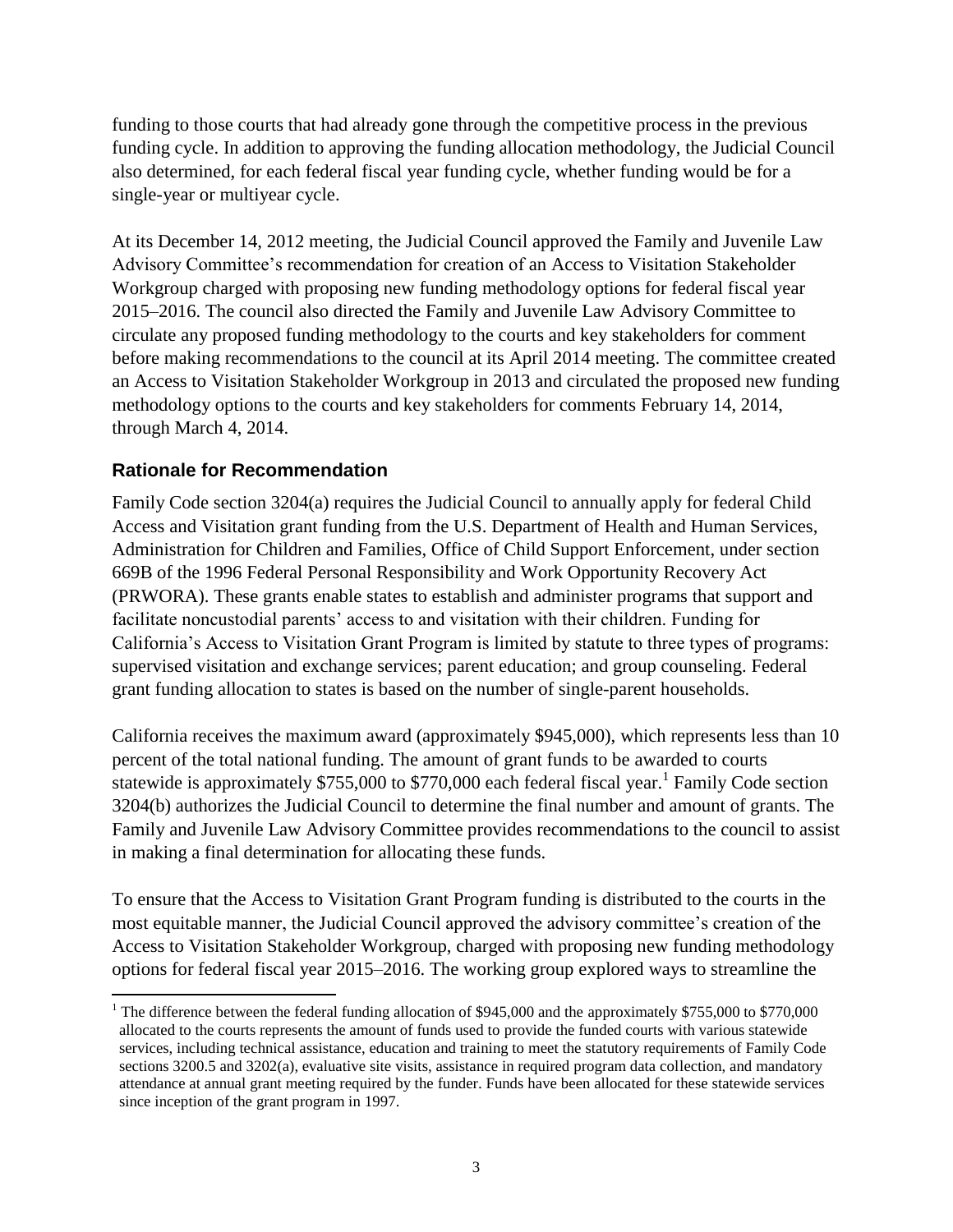existing grant processes, evaluated the current funding methodology, and developed innovative alternatives that would ensure an equitable distribution of grant funds while maintaining program objectives.

#### **Grant funding preference**

California's Access to Visitation Grant Program staff will conduct an open RFP process for the superior courts to apply for federal fiscal year funding for 2015–2016, and those courts selected for grant funding will receive continuation funding for three years (for federal fiscal years 2015– 2016 through 2017–2018), with a permanent open RFP process repeating every three years with grant funding to the selected courts for a three-year period. The proposed three-year funding period is consistent with California's grant application to the federal Office of Child Support Enforcement for Child Access and Visitation Grant funding. In previous years, California's grant application had to be submitted each federal fiscal year. Effective fiscal year 2012, this process was changed by the funder to require states to submit their grant funding application every three years for approval.

### **Grant funding criteria and amounts**

Grant funding amounts are divided into three maximum categories: \$45,000, \$60,000, and \$100,000. Two demographic factors will be used to determine which of the three funding categories apply to a given court: (1) the number of single-parent households in the county, per U.S. Census data; and (2) the number of individuals with income below the federal poverty level in the county, determined by using the percentage of persons below the poverty level for each county multiplied by the total county population, also per U.S. Census data. Each of these factors will be weighted equally; hence, the number of single-parent households in each county will be multiplied by 50 percent, as will the number of persons below the poverty level in each county. The combined number for each county will then be ranked: counties in the top third will be eligible for up to \$100,000 in funding; those in the middle third, \$60,000; and those in the lower third, \$45,000.

This funding methodology determines only the maximum grant dollar amount for which each applicant court would be eligible. The demographic factor number for courts that choose to apply jointly for funding will be determined by adding the individual county's demographic number for each factor together and that sum will determine the joint applicants' maximum grant dollar amount. All applicant courts need to go through the RFP and grant application review process to determine if they will be selected for grant funding.

#### **Use of excess grant funds**

Grant funds that become available if a grantee court withdraws from the program or does not spend its full grant award will be distributed to courts currently receiving Access to Visitation Grant Program funds through a midyear reallocation process based on a needs assessment of all requesting courts, with an opportunity given to courts to submit a justification for why they should receive additional funding. Each of the grantee courts will receive a midyear reallocation questionnaire to help evaluate the court/subcontractor funding needs and justification for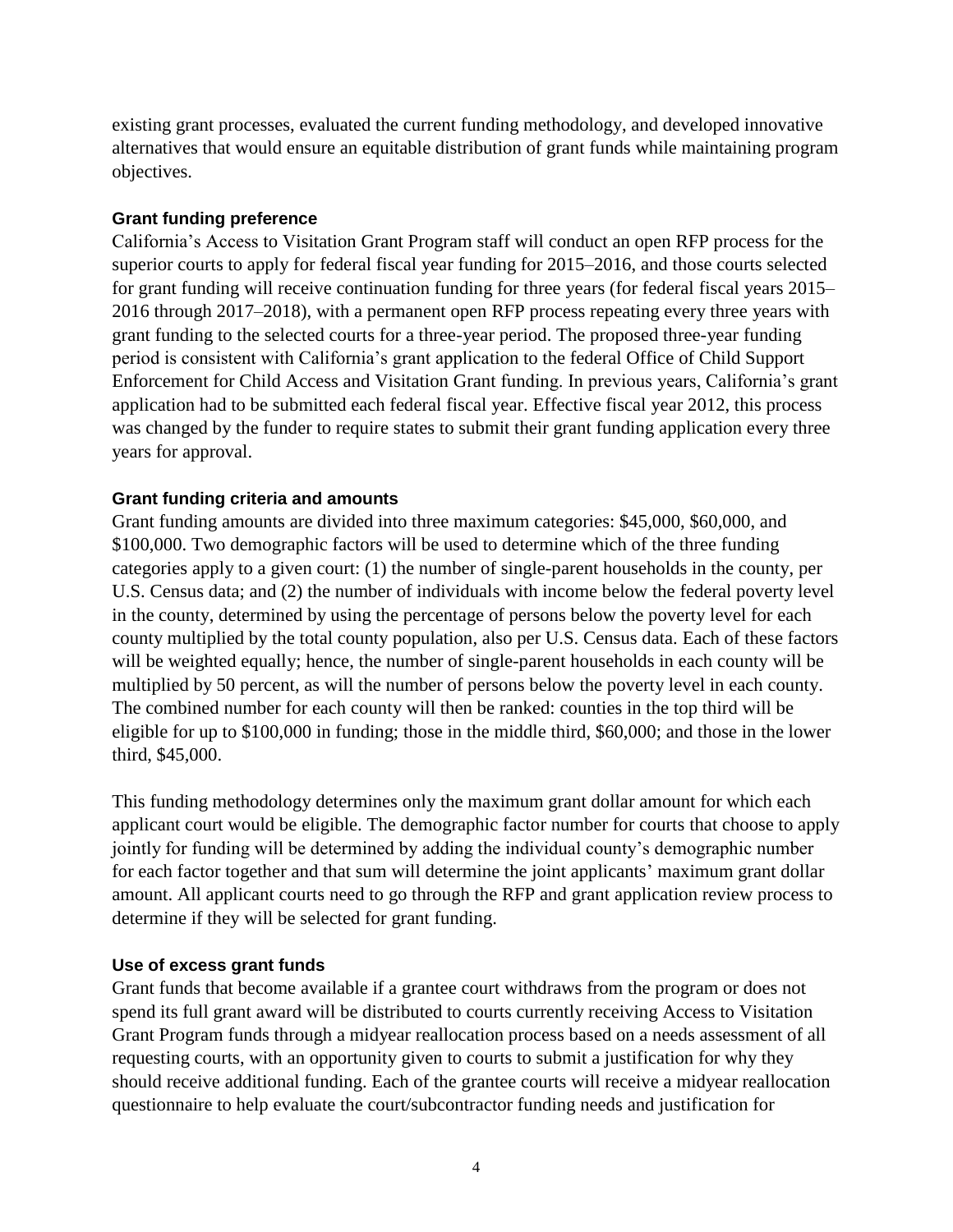receiving additional funding. Reallocation of grant funds is subject to the approval of the Judicial Council.

## **Comments, Alternatives Considered, and Policy Implications**

The Judicial Council directed the Family and Juvenile Law Advisory Committee to circulate to the superior courts and other key stakeholders for comment the funding methodology recommended by the Access to Visitation Stakeholder Workgroup and to make recommendations regarding funding methodology for approval at the April 2014 Judicial Council meeting. The proposed funding methodology was circulated through an invitation to comment process from February 14, 2014, through March 4, 2014, to the presiding judges and court executive officers of the superior courts; Family Court Services directors, managers, and supervisors; Access to Visitation grant recipients and local program subcontractors; and professional subject-matter experts who previously served on the Access to Visitation Grant Program strategic planning group and/or as grant reviewers.

## **Comments**

During the comment process, the committee received a total of 10 comments. The commentators included representatives from the courts, including current grant recipients and local program subcontractors. The following issues received the most significant comments:

- Basing funding methodology on two demographic factors
- Distribution of excess funds
- Suggestions for streamlining the application and review process

The committee reviewed and analyzed the comments and responded with a number of recommendations and suggestions. A chart with all comments received and committee responses is attached at pages 11–29.

*Base funding methodology on two demographic factors.* Of the comments received, five commentators agreed with the new proposed funding methodology of using two demographic factors to determine which of the three funding categories apply to any given court; four agreed with the proposed option, if modified; and one commentator disagreed with the proposed option.

Of the comments received that agreed with the new funding methodology option, if modified, two of the commentators thought that the statistics of low-income, single-parent households may not reflect the number of noncustodial parents needing supervised visitation services and that the funding methodology should use additional factors that include ratios of behavioral statistics in areas such as domestic violence, criminal filings, substance abuse, gang activity, and teen pregnancy. The committee disagreed with this suggestion because currently no reliable statistical data that track the number of noncustodial parents needing supervised visitation services are available through the California court system, California's Access to Visitation Grant Program Data Collection and Reporting System, or the federal State Program Survey data collection system to determine the funding formula.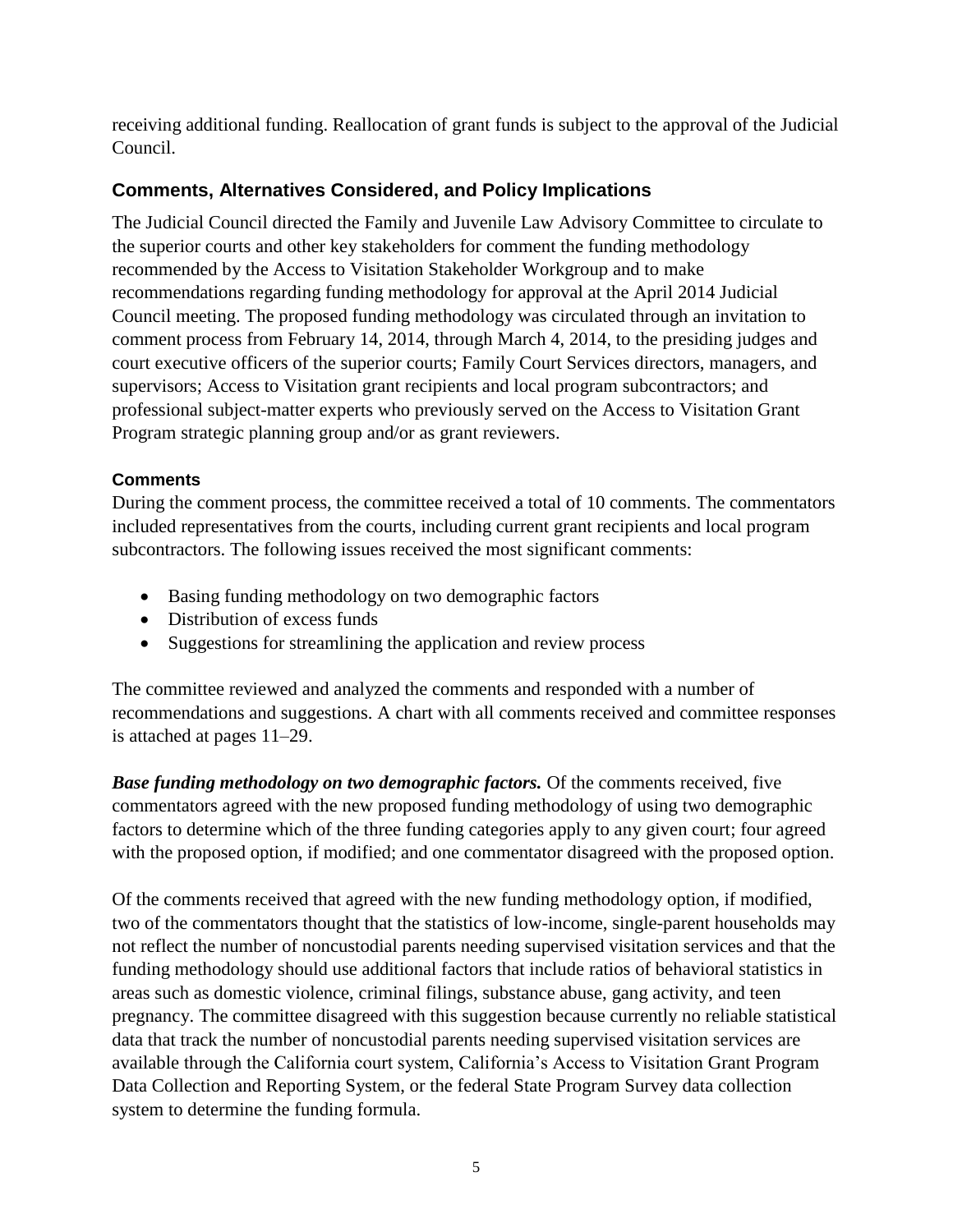Another commentator thought that the comparisons to different counties, especially those with urban centers, would leave many rural counties out of the running. Instead of directly comparing numbers of people, they proposed that comparing the percentage of the county population comprising single-parent households and the percentage below the federal poverty level may be more accurate. The committee discussed the suggestion but believes that the use of the two demographic factors would not exclude any particular-sized jurisdiction from eligibility for funds, and the federal poverty level provides reliable county-level data that is used in many government programs and is consistent with the statutory mandate to provide services to lowincome families.

One commentator disagreed with the proposed new funding methodology. The commentator proposed instead using local county data information and not the federal poverty level to determine the funding category for which courts may apply. The commentator contends that federal poverty information has not been used in the past for the grant program and that it is unclear, based on the proposed formula definition, (1) which U.S. Census dataset would be used to measure *individual* income levels, and (2) how the "single-parent" household variable would be defined and measured. The commentator stated that regarding *individual* income levels, many types of datasets are available through the U.S. Census and each dataset is unique in terms of how personal and householder income levels are measured and that it would be important to distinguish the difference between *householder* and *individual* income levels.

The Judicial Council has been reviewing a number of grant funding allocation methodologies for various grant programs administered by the Administrative Office of the Courts (AOC). The grant funding methodology used by the Access to Visitation Grant Program historically has been the use of county population figures to determine which funding category would apply to a given court. The proposed new funding methodology would use a combination of the number of individuals in the county whose income is below the federal poverty limit (FPL) and the number of single-parent households in the county to determine the appropriate court funding category. The FPL is being recommended because it may be a better indicator of the relative level of need for grant funding for any given county—these individuals below the FPL might not otherwise be able to afford supervised visitation services—and is consistent with the program goal of making services accessible to low-income families. Family Code 3204(c) also requires the court to approve sliding-scale fees based on an individual's ability to pay.

Additionally, the demographic factors are being used to determine only for which funding category that courts may apply. For example, if a county has a high percentage of individuals living below FPL, it is likely also to have a high percentage of individuals living below local poverty guidelines. Which of the three funding tiers a county falls into is unlikely to be sensitive to which demographic data are used (i.e., if we used different data, our results wouldn't likely vary significantly). Percentage below FPL is a better measure than median income because the spread around the median can be either narrow or wide, thereby inadequately identifying the share of the population that is low income. The two demographic factors would use the U.S.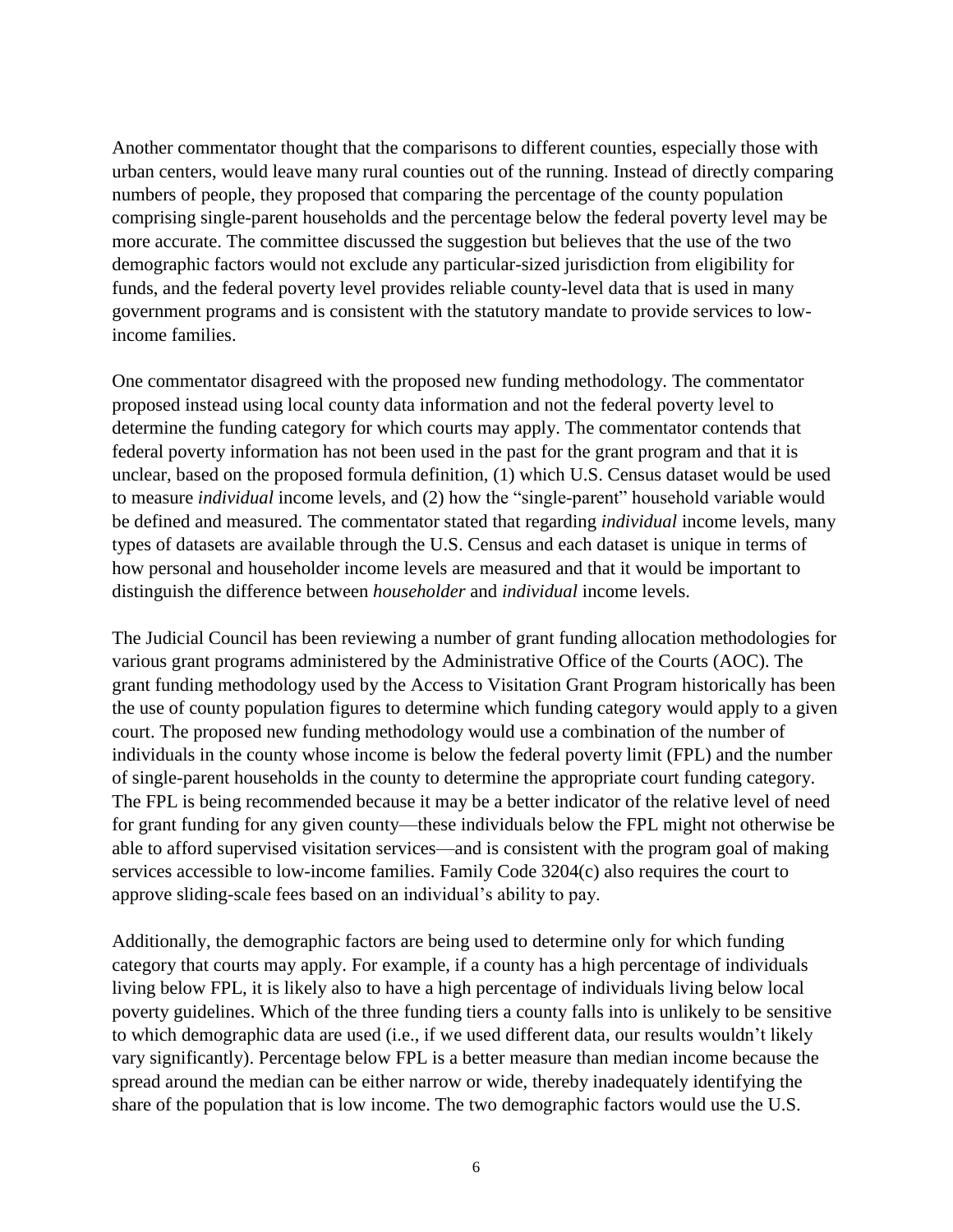Census categories of "male householder, no wife present, with own children under 18 years" and "female householder, no husband present, with own children under 18 years." The Census defines *householder* as "[t]he person, or one of the people, in whose name the home is owned, being bought, or rented" and *household type* as "classified . . . according to the sex of the householder and the presence of relatives."

**Distribution of excess funds.** The committee specifically requested comment on the distribution of grant funds that may become available when a grantee court withdraws from the program or fails to spend its full grant award. Although the committee provided options for these excess funds, such as using them to provide program planning grants to courts or distributing them to the next-ranked unfunded court(s) during the open RFP process, a majority of the commentators (a total of 5 of the 10 commentators) suggested that any excess funds be distributed equally to current grantee courts through a midyear reallocation process based on a needs assessment of all requesting courts, with an opportunity given to courts to submit a justification for why they should receive additional funding. Two commentators proposed that the excess funds be distributed to the next-ranked court, and 2 proposed that the funds be equally distributed only to current grantees through a midyear reallocation process. Only 1 commentator recommended distribution of the funds to the courts for the purpose of planning grants. The committee noted these suggestions but recommends, based on the majority of comments received, that excess grant funds be distributed to courts that are currently receiving Access to Visitation grant funds through a midyear reallocation process based on a needs assessment of all requesting courts.

*Streamlining of application and review process.* The committee specifically requested comment on how to streamline California's Access to Visitation Grant Program RFP application and grant review process regarding the allocation of funding to the superior courts. Of the 10 comments received, 6 of the commentators provided specific feedback regarding the RFP grant application process. One of the commentators recommended that the AOC accept the RFP grant applications through electronic submission rather than asking courts to mail one original and one copy. The committee agreed with the recommendation and suggests that staff plan on incorporating it into the RFP process. Another commentator recommended that the selection criteria for the programs be based on (in this order) the grantee track record results, past grantee performance (such as the submission of reports, court/subcontractor invoicing, and courts spending their grant award funds), and responsiveness to the grant RFP application. The committee noted this recommendation but believes that a new program by its very nature would not have a track record and might be at a disadvantage.

Another commentator suggested that there should be a way to reward courts that ensure that the maximum amount of the funds goes directly toward program service delivery and that additional consideration be given to courts that do not charge administrative costs to the grant and therefore dedicate the maximum amount of their grant funds to services. The committee noted that the existing process already takes these points into account and is consistent with the federal intent of the Child Access and Visitation Grant Program: the grant funds should be used to provide direct services. This criterion is also part of the RFP grant application review process, including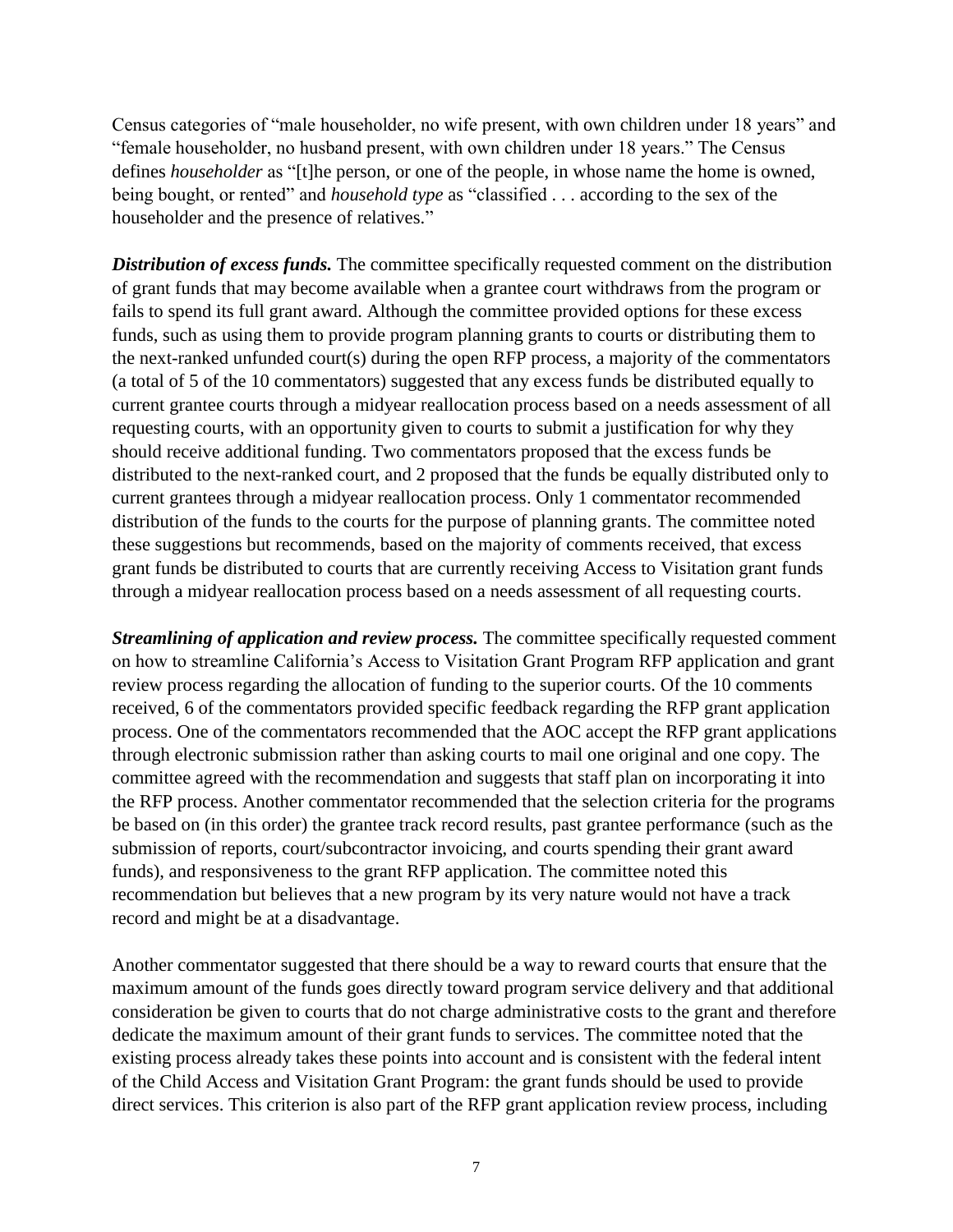evaluation of the court/subcontractor projected budget costs to ensure they are reasonable and cost-effective.

One commentator stated that for transparency, the members of the application review committee should include representatives of the grantee programs (previous or currently funded) and providers from both northern and southern regions. The committee agreed with the suggestion, which is the current practice, and will work with the Access to Visitation Grant Program to continue this practice.

Lastly, another commentator questioned how the RFP would weigh the various criteria outlined in Family Code section 3204(b)(1) and what percentage of total points would be assigned to each criteria? The Access to Visitation Grant Program RFP grant application is based on the evaluation criteria stated in Family Code section 3204(b)(1)–(2) and state and federal grant reporting requirements. AOC staff develop the RFP grant application selection criteria based on the evaluation criteria stated in the Family Code, grant terms and conditions, compliance with standard 5.20 of the California Standards of Judicial Administration and Family Code section 3200.5, and other grant policy directives. Additional evaluation factors also include a sound history of program and fiscal administration. The RFP grant application review process will continue to evaluate the grant application proposals and evaluation criteria based on a set number of points.

#### **Alternatives considered**

*Grant funding preference.* The committee considered other grant funding alternatives before circulation for comment. One of the alternatives was to maintain the status quo of funding continuation programs. This alternative would offer several advantages: those courts have already gone through the competitive process in previous funding cycles and have been approved by the Judicial Council, which would allow for a more simplified RFP application process because the courts' required information would already be on file with the Administrative Offices of the Courts; and the courts would be able to fully implement a viable program in less time. Programs could be operational on the first day of the grant funding period, which would maximize the potential numbers of clients to be served under the grant program. The disadvantage is that the alternative does not allow other courts to compete for the grant funds. All of the commentators agreed with the option of conducting an open RFP process, and the committee recommends this practice as part of the new funding methodology for the grant program.

The committee also considered whether funding should be limited to one year or whether multiyear funding should continue. The committee agreed to propose multiyear funding to streamline the grant allocation process and provide some funding stability for the selected courts.

### *Grant funding criteria and amounts.*

*Maintain status quo—grant funding amounts.* The first alternative considered was whether to continue to allocate funding to the courts based on population size. The benefit of this approach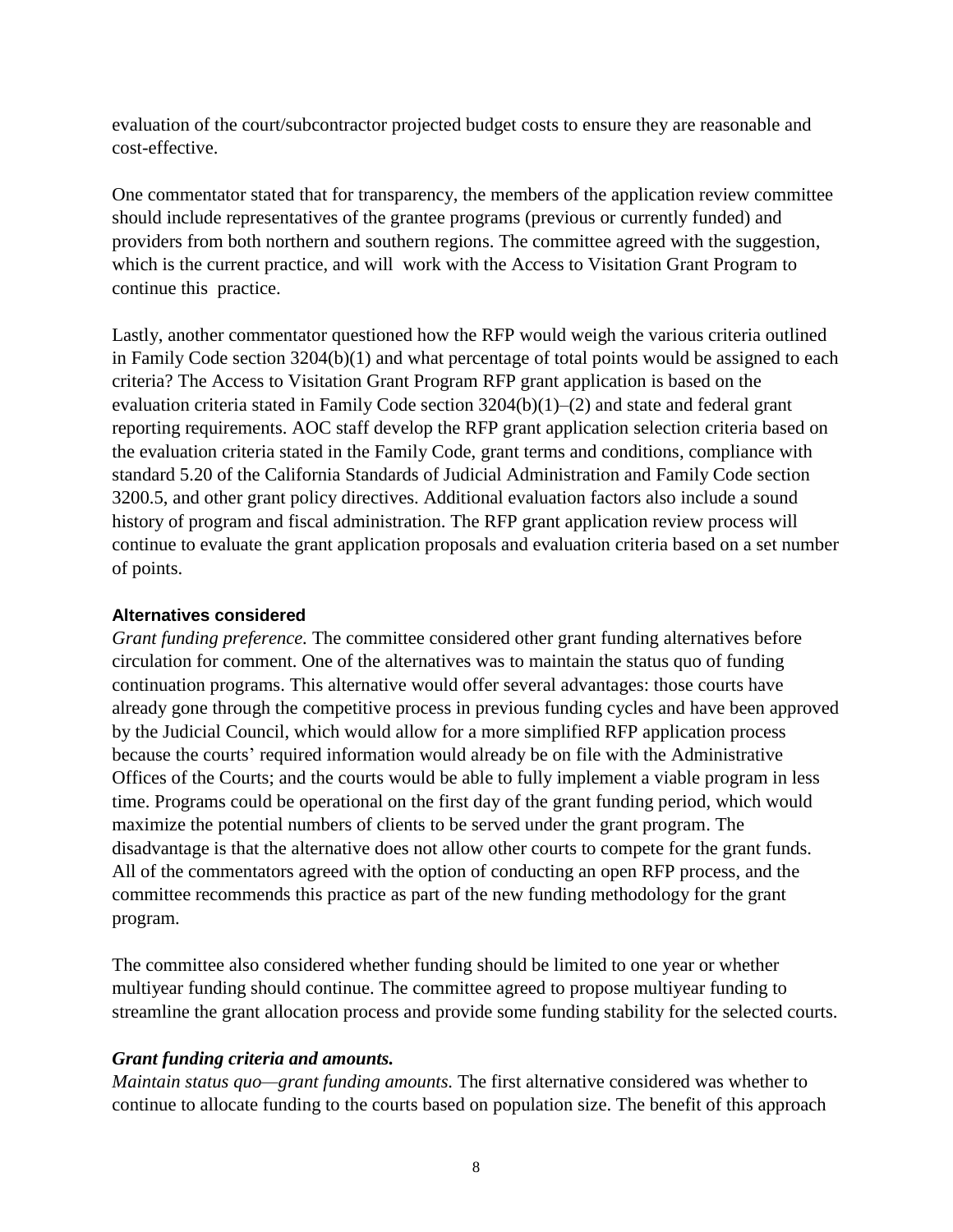is stabilized funding for courts because there would be no increase or decrease in funding to any court. The result of this funding option would be greater funding to courts in counties with larger populations. The disadvantage with this approach is that it does not provide increased funding levels for courts in smaller populations and may result in a reduced number of courts awarded funding statewide.

After considerable discussion, the committee recommend dividing the grant funding amounts into the three categories and using the two demographic factors to determine which of the three funding categories apply to a given court. The committee preferred this approach because it takes into account what minimally is needed to sustain a viable program even for smaller jurisdictions.

*Divide the funding evenly between all courts selected to receive funding.* The option of providing an equal amount of grant funding to all courts selected for interested fiscal year funding was considered by the committee. The drawback under this approach is that some courts would receive a decrease in funding, which would affect the number of families served under the grant program, and some courts with increased funding levels would possibly not spend their full grant allocation, which would cause unspent grant funds to revert back to the federal funder. The committee determined that a better approach would be to divide the grant funding into three categories with a minimal baseline because the levels of funding have proven to be successful for the courts in their ability to maintain a viable program.

*Divide the funding evenly between all courts.* The option of awarding an equal amount of grant funds to all 58 courts statewide was considered by the committee and is not recommended. Funding to all 58 counties would amount to approximately \$13,000 per court. The committee determined that this level of funding would not adequately support a viable program and would not be cost-effective for the grant program given federal and state requirements. Furthermore, grant reporting terms and conditions might create additional operational and administrative challenges for courts. In addition, the amount of funding to each court would be so small that the amount of services provided by the courts across the state would be nominal and the limited funding would provide little incentive for many service providers to respond to court RFPs for services under the grant program. Superior courts do not provide direct services under a grant but enter into contractual agreement with their local service providers.

### **Implementation Requirements, Costs, and Operational Impacts**

Implementation of California's Access to Visitation Grant Program funding methodology would be effective federal fiscal year 2015–2016. No implementation costs or operational impacts are associated with the proposed new methodology. The approval and implementation of the methodology would result in the courts' timely receipt of funds, and potential court applicants would be provided adequate notice of the proposed changes in the award methodology to prepare for effects on program budgets and operations.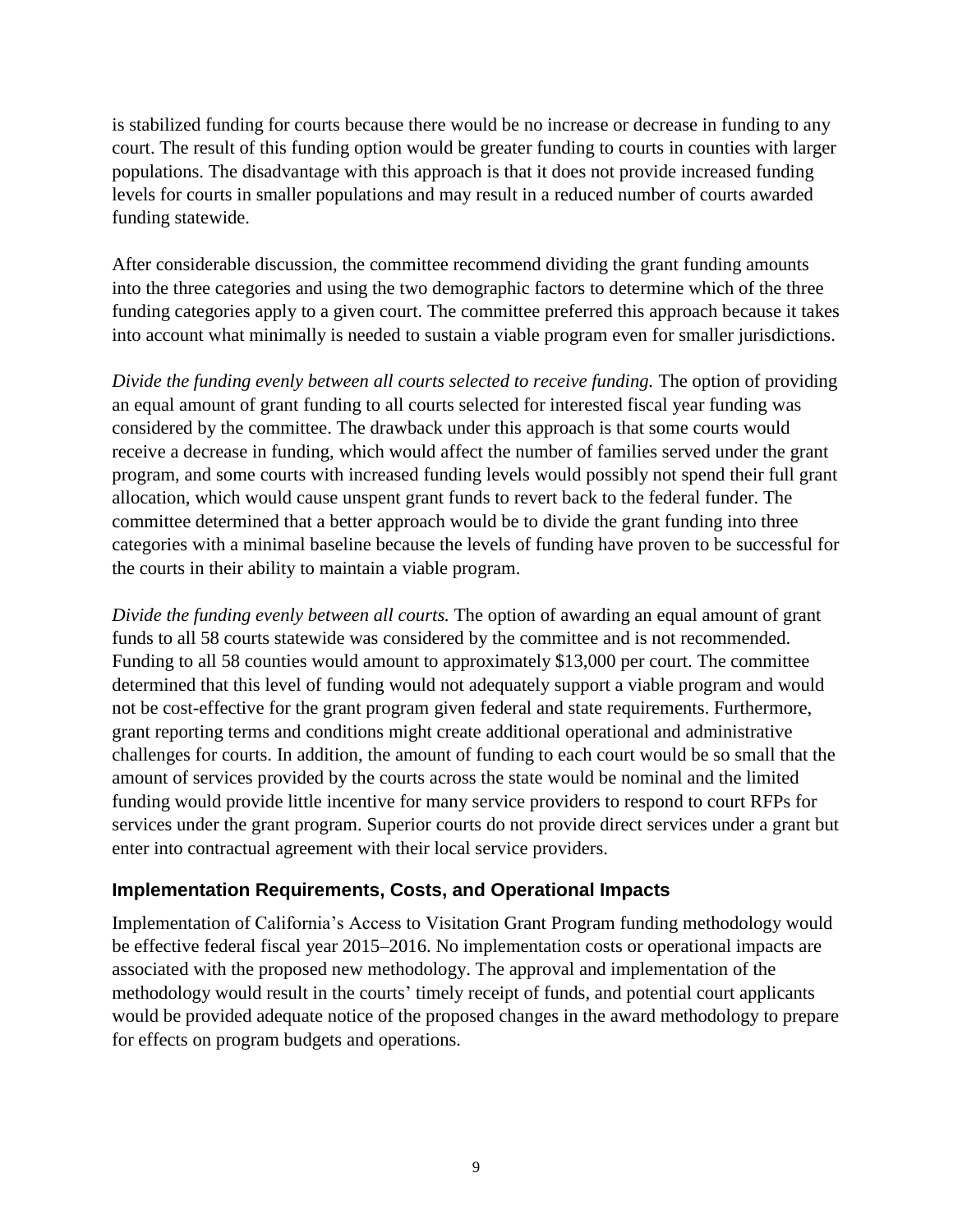## **Relevant Strategic Plan Goals and Operational Plan Objectives**

The proposed Access to Visitation Grant Program funding methodology aligns with the strategic and operational goals established by the Judicial Council, specifically Goal II, Independence and Accountability.

Goal II specifies that the "judiciary must maintain its status as an independent, separate, and coequal branch of government" and that "the judiciary will unify in its advocacy for resources and policies that support and protect independent and impartial judicial decision-making in accordance with the constitution and the law." Furthermore, the "branch will maintain the highest standards of accountability for its use of public resources, and adherence to its statutory and constitutional mandates." The proposed methodology includes revisions that incentivize efficient and effective use of Judicial Council funding distributed to California's Access to Visitation Grant Program each federal fiscal year.

## **Attachments**

1. Chart of comments, at pages 11–29.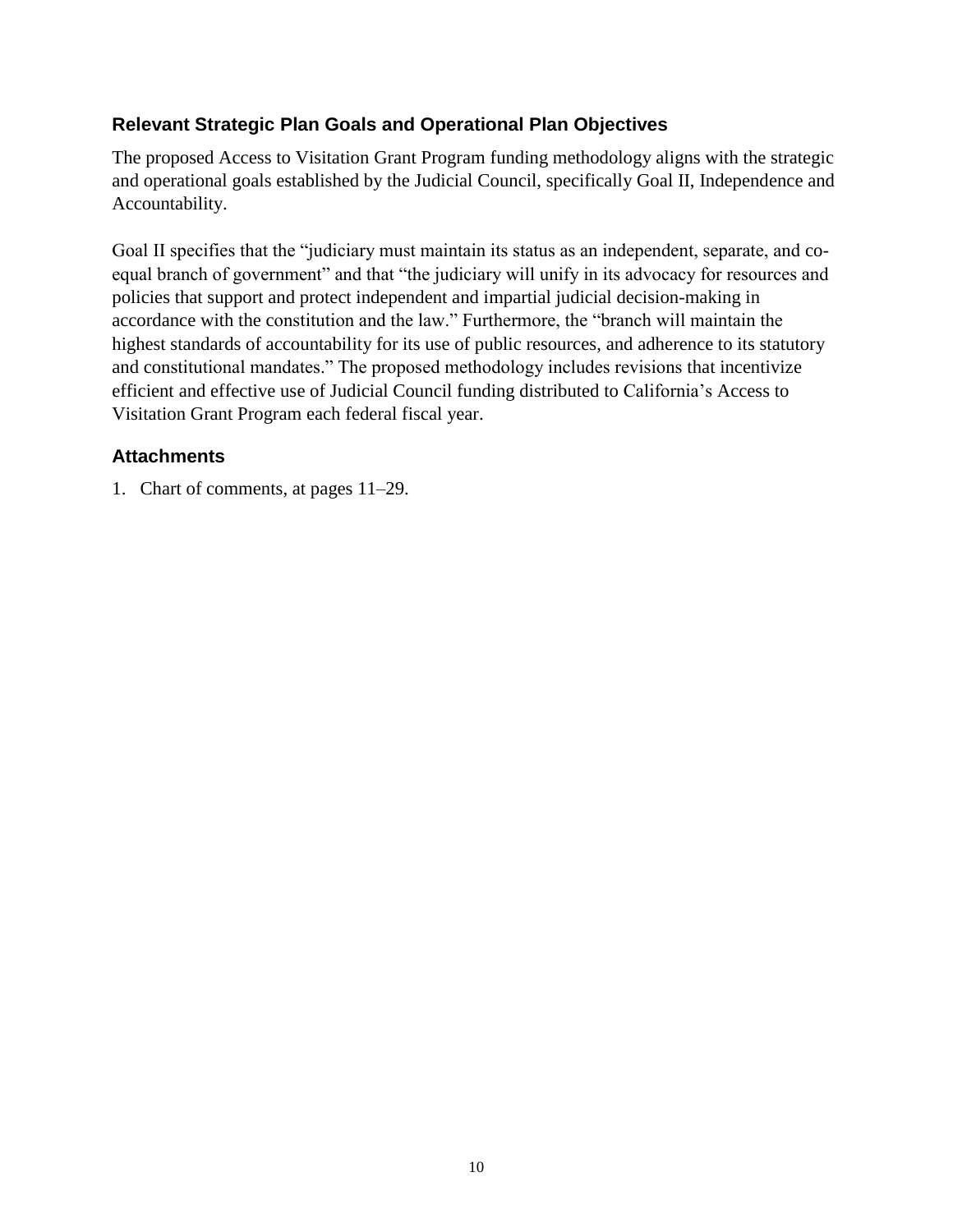All comments are verbatim unless indicated by an asterisk (\*).

1) Proposal for a three-year funding cycle with application through request for proposal (RFP) process open to all courts in FY 2015–2016 and funding continuing for those courts selected through FY 2017–2018; thereafter with a cycle of open RFP and repeating three-year funding.

|    | <b>Commentator</b>                        | <b>Position</b> | <b>Comment</b>                                     | <b>Committee Response</b>                         |
|----|-------------------------------------------|-----------------|----------------------------------------------------|---------------------------------------------------|
| 1. | Superior Court of Orange County           | A               |                                                    | No response required.                             |
|    | Cathy Harmon, Unit Manager                |                 |                                                    |                                                   |
|    | Family and Probate Court Services         |                 |                                                    |                                                   |
| 2. | Sonia E. Melara, MSW                      | $\mathbf{A}$    | The only problem with this option is that if       | The technical requirements of the application     |
|    | <b>Executive Director</b>                 |                 | established programs do not make the final cut     | process need to be applied uniformly.             |
|    | <b>Rally Family Visitation Services</b>   |                 | for the programs being funded due to a             |                                                   |
|    |                                           |                 | technicality – not ability to perform, they may    |                                                   |
|    |                                           |                 | be in jeopardy of closing their doors. There       |                                                   |
|    |                                           |                 | should be a way to ensure that existing            |                                                   |
|    |                                           |                 | programs with a track record are not jeopardized   |                                                   |
|    |                                           |                 | over newly established ones.                       |                                                   |
| 3. | Superior Court of Napa County             | $\mathbf{A}$    | The 3 year cycle will facilitate long term         | No response required.                             |
|    | Kathleen O'Neill                          |                 | planning for the grantee and their                 |                                                   |
|    | Family Court Program Specialist           |                 | subcontractor(s).                                  |                                                   |
| 4. | Superior Court of Mendocino County        | AM              | An annual schedule/timeline for submitting the     | The committee agrees to incorporate the           |
|    | <b>Carol Park</b>                         |                 | required annual submissions for funding for the    | suggestion and the Access to Visitation Grant     |
|    | Family Court Services Director and        |                 | following year should be established. At the       | Program will publish on the California Courts     |
|    | <b>Access to Visitation Grant Project</b> |                 | very least, programs should be notified at least 6 | website an RFP grant application timeline that    |
|    | Director                                  |                 | months in advance regarding the next round of      | includes appropriate deadlines regarding the RFP  |
|    |                                           |                 | RFP application deadlines. Lead court staff        | grant application process. Because the state of   |
|    |                                           |                 | need advance notice to work the RFP process        | California does not receive the federal funding   |
|    |                                           |                 | into their routine mediation and administrative    | grant award letter (notification of available     |
|    |                                           |                 | duties.                                            | funding) until approximately three-to-four months |
|    |                                           |                 |                                                    | before the FY begins, the ability to provide the  |
|    |                                           |                 |                                                    | courts with a six month advance notice does not   |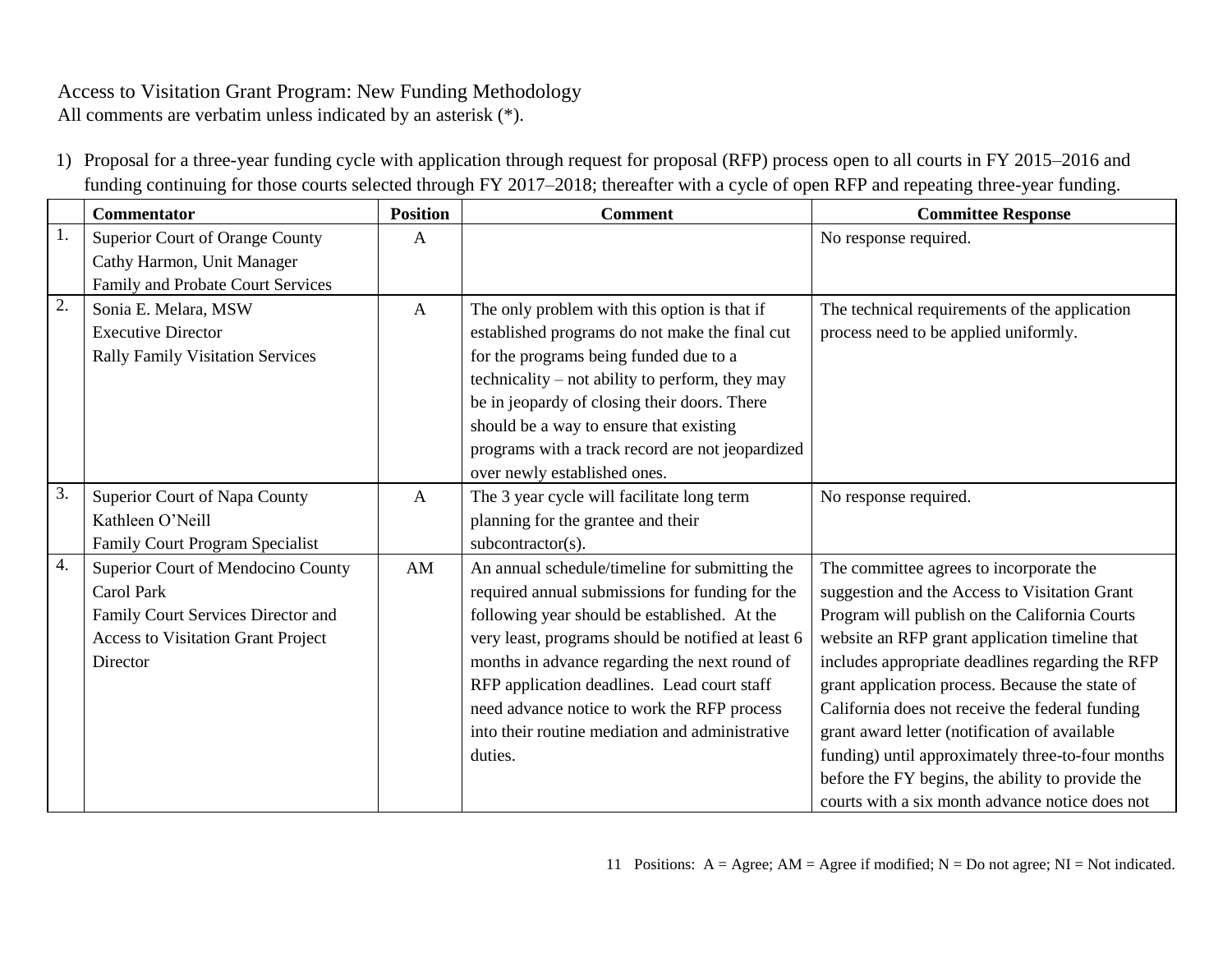|     | <b>Commentator</b>                   | <b>Position</b> | <b>Comment</b>                                    | <b>Committee Response</b>                        |
|-----|--------------------------------------|-----------------|---------------------------------------------------|--------------------------------------------------|
|     |                                      |                 |                                                   | appear possible. Federal funding under the grant |
|     |                                      |                 |                                                   | program is on an annual basis.                   |
| 5.  | Superior Court of Santa Clara County | $\overline{A}$  |                                                   | No response required.                            |
|     | Charmayne Moran                      |                 |                                                   |                                                  |
|     | <b>Management Analyst</b>            |                 |                                                   |                                                  |
|     |                                      |                 |                                                   |                                                  |
| 6.  | Superior Court of El Dorado County   | $\mathbf{A}$    | Although we understand that moving to a           | No response required.                            |
|     | <b>Susan Sandoval</b>                |                 | competitive grant proposal process would mean     |                                                  |
|     | <b>Fiscal Services Supervisor</b>    |                 | that El Dorado County could potentially lose      |                                                  |
|     |                                      |                 | funding, we think it is important that each court |                                                  |
|     |                                      |                 | have a chance to apply for Access to Visitation   |                                                  |
|     |                                      |                 | funding.                                          |                                                  |
| 7.  | Superior Court of Riverside County   | A               |                                                   | No response required.                            |
|     | <b>Carrie Snuggs</b>                 |                 |                                                   |                                                  |
|     | Family Law & Juvenile Director       |                 |                                                   |                                                  |
| 8.  | Comprehensive Youth Services         | A               |                                                   | No response required.                            |
|     | Lisa M. Brott, MSW, LCSW             |                 |                                                   |                                                  |
|     | Program Manager                      |                 |                                                   |                                                  |
| 9.  | Superior Court of Butte County       | $\mathbf{A}$    |                                                   | No response required.                            |
|     | Kimberly Flener and Lisa Bergman     |                 |                                                   |                                                  |
|     | CEO and Director of Family and       |                 |                                                   |                                                  |
|     | Children's Services                  |                 |                                                   |                                                  |
| 10. | Superior Court of Los Angeles County | $\mathbf{A}$    |                                                   | No response required.                            |
|     | <b>Margaret Little</b>               |                 |                                                   |                                                  |
|     | Senior Administrator, Family Law/    |                 |                                                   |                                                  |
|     | Probate/Mental Health                |                 |                                                   |                                                  |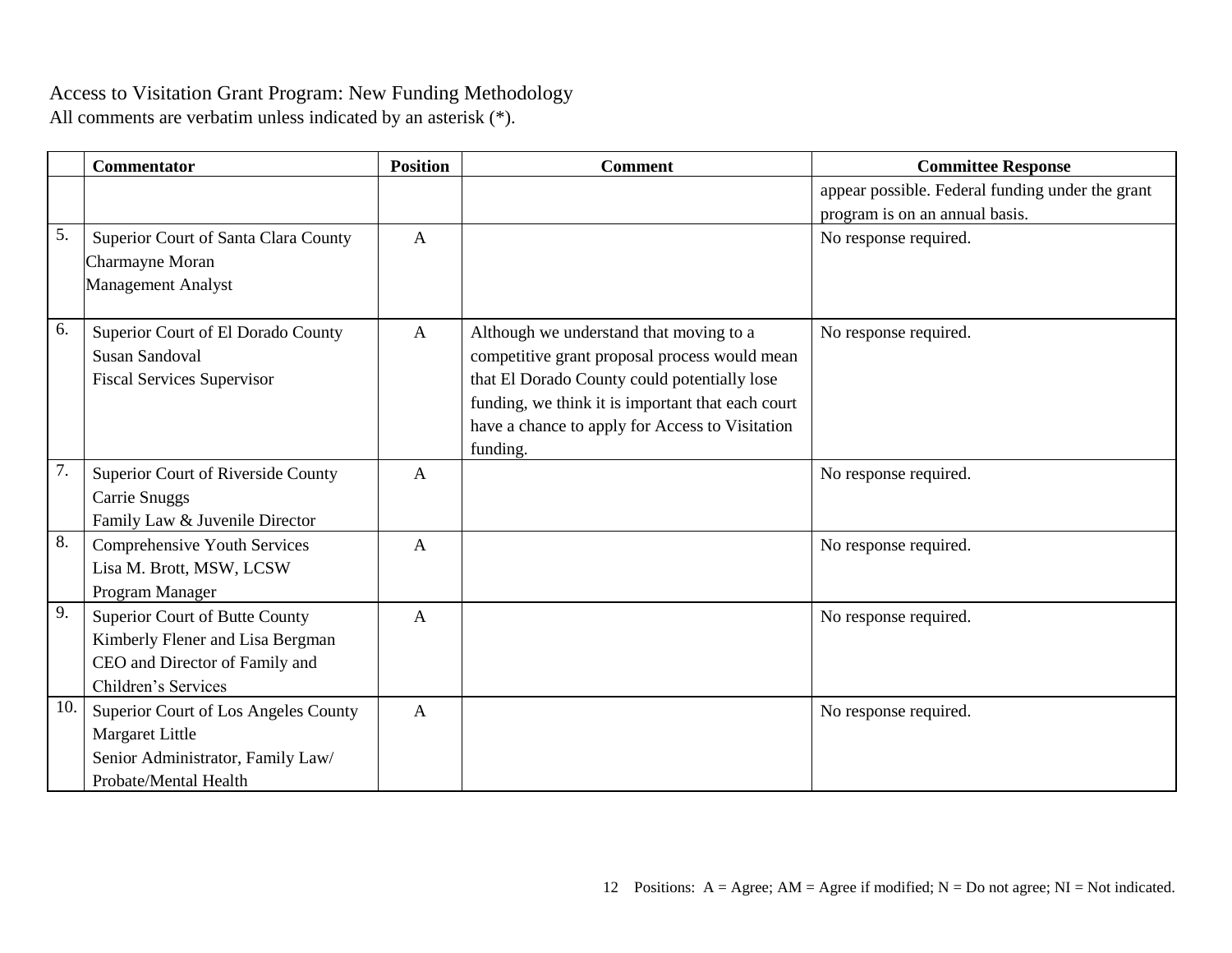All comments are verbatim unless indicated by an asterisk (\*).

2) Proposal to base funding methodology on two demographic factors: the number of single-parent households in the county and the number of individuals with income below the federal poverty level in the county, to determine which funding level a court is eligible to apply for.

|     | <b>Commentator</b>                                                                                                                                     | <b>Position</b> | <b>Comment</b>                                                                                                                                                                                                                                                                                       | <b>Committee Response</b>                                                                                                                                                                                                                                                                                                                                                                                                                                                                    |
|-----|--------------------------------------------------------------------------------------------------------------------------------------------------------|-----------------|------------------------------------------------------------------------------------------------------------------------------------------------------------------------------------------------------------------------------------------------------------------------------------------------------|----------------------------------------------------------------------------------------------------------------------------------------------------------------------------------------------------------------------------------------------------------------------------------------------------------------------------------------------------------------------------------------------------------------------------------------------------------------------------------------------|
| 11  | Superior Court of Orange County<br>Cathy Harmon, Unit Manager<br>Family and Probate Court Services                                                     | A               |                                                                                                                                                                                                                                                                                                      | No response required.                                                                                                                                                                                                                                                                                                                                                                                                                                                                        |
| 12. | Sonia E. Melara, MSW<br><b>Executive Director</b><br><b>Rally Family Visitation Services</b>                                                           | A               | I agree with the premise. However, the formula<br>seems a bit confusing and, instead just lists the<br>counties that qualified for the different funding<br>levels.                                                                                                                                  | No response required.                                                                                                                                                                                                                                                                                                                                                                                                                                                                        |
| 13. | Superior Court of Napa County<br>Kathleen O'Neill<br><b>Family Court Program Specialist</b>                                                            | AM              | The statistics of low income, single-parent<br>households may not reflect the number of non-<br>custodial parents needing SV services.<br>Additional factors may include ratios of<br>behavioral statistics such as DV and criminal<br>filings/substance abuse/gang activity/teen<br>pregnancy, etc. | The committee does not propose this funding<br>methodology option because currently there is no<br>reliable statistical data that tracks the number of<br>noncustodial parents needing supervised visitation<br>services either through the California court<br>system, or California's Access to Visitation Grant<br>Program Data Collection and Reporting System,<br>or the federal State Program Survey data<br>collection system that could be used to determine<br>the funding formula. |
| 14. | Superior Court of Mendocino County<br><b>Carol Park</b><br>Family Court Services Director and<br><b>Access to Visitation Grant Project</b><br>Director | A               |                                                                                                                                                                                                                                                                                                      | No response required.                                                                                                                                                                                                                                                                                                                                                                                                                                                                        |
| 15. | Superior Court of Santa Clara County<br>Charmayne Moran<br><b>Management Analyst</b>                                                                   | D               | Historically, the Federal Poverty Line (FPL) has<br>not been used in this grant program to determine<br>which funding category an applicant will fall<br>into. Is there a specific reason why the Judicial                                                                                           | The Judicial Council has been reviewing a<br>number of grant funding allocation methodologies<br>for various grant programs administered by the<br>Administrative Office of the Courts (AOC). The                                                                                                                                                                                                                                                                                            |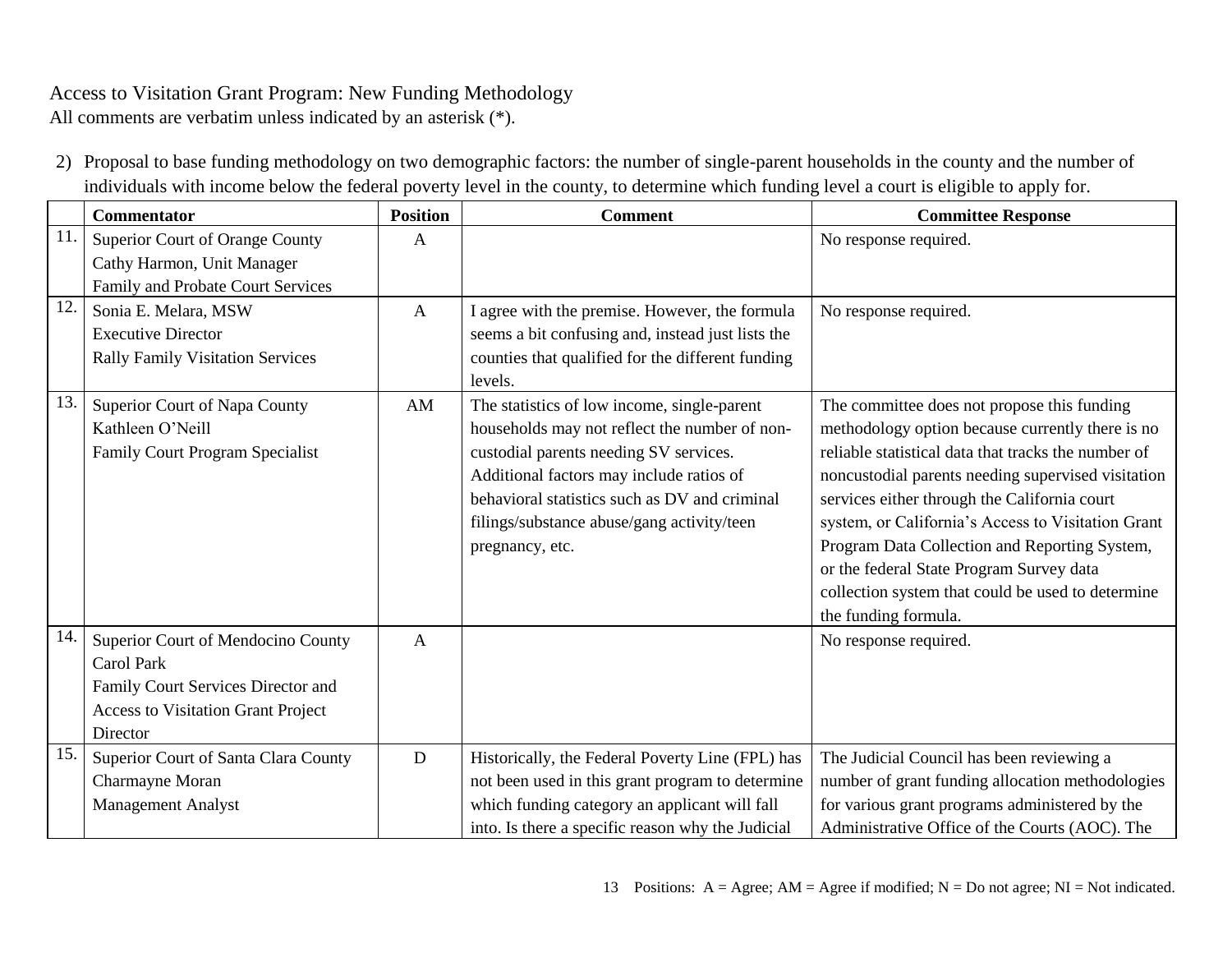| Commentator | <b>Position</b> | <b>Comment</b>                                   | <b>Committee Response</b>                            |
|-------------|-----------------|--------------------------------------------------|------------------------------------------------------|
|             |                 | Council is proposing to use the FPL? Will there  | grant funding methodology used by the Access to      |
|             |                 | eventually be income eligibility requirements to | Visitation Grant Program has historically been the   |
|             |                 | receive the supervised visitation service funded | use of county population figures to determine        |
|             |                 | under this grant program?                        | which funding category would apply to a given        |
|             |                 |                                                  | court. The proposed new funding methodology          |
|             |                 |                                                  | would use a combination of the number of             |
|             |                 |                                                  | individuals in the county whose income is below      |
|             |                 |                                                  | the federal poverty limit (FPL) and the number of    |
|             |                 |                                                  | single-parent households in the county to            |
|             |                 |                                                  | determine the appropriate court funding category.    |
|             |                 |                                                  |                                                      |
|             |                 |                                                  | The FPL is being recommended because it may be       |
|             |                 |                                                  | a better indicator of the relative level of need for |
|             |                 |                                                  | grant funding for any given county—these             |
|             |                 |                                                  | individuals below the FPL might not otherwise be     |
|             |                 |                                                  | able to afford supervised visitation services—and    |
|             |                 |                                                  | is consistent with the program goal of making        |
|             |                 |                                                  | services accessible to low-income families.          |
|             |                 |                                                  | Family Code 3204(c) also requires the court to       |
|             |                 |                                                  | approve sliding-scale fees based on an               |
|             |                 |                                                  | individual's ability to pay.                         |
|             |                 |                                                  |                                                      |
|             |                 |                                                  | Additionally, there is no current intent to make     |
|             |                 |                                                  | income a specific eligibility requirement for        |
|             |                 |                                                  | individuals to receive services. Family Code         |
|             |                 |                                                  | section $3204(c)$ does require the court to approve  |
|             |                 |                                                  | sliding scale fees based upon an individual's        |
|             |                 |                                                  | ability to pay.                                      |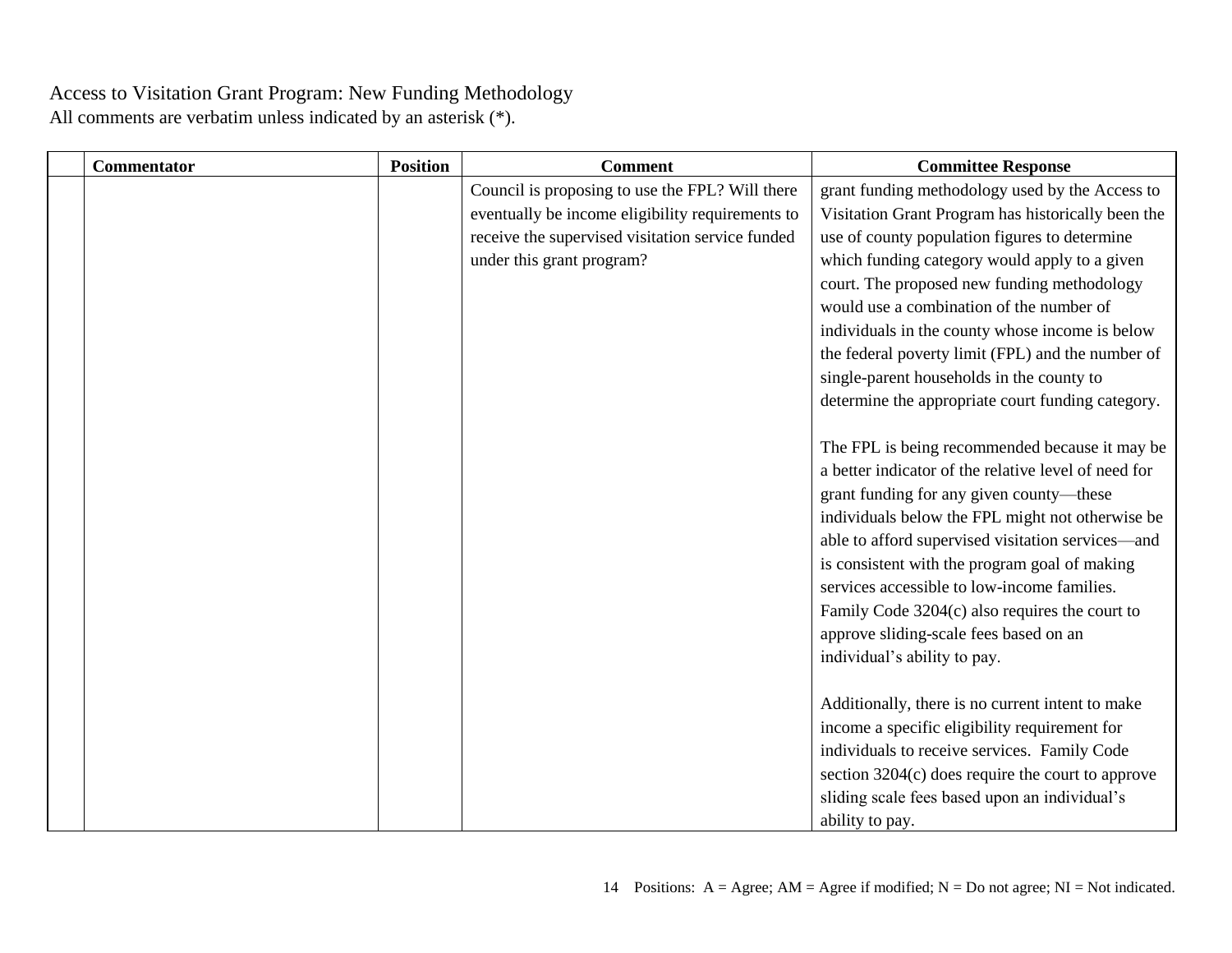| <b>Commentator</b> | <b>Position</b> | <b>Comment</b>                                                                                                                                                                                                                                                                                                                                                            | <b>Committee Response</b>                                                                                                                                                                                                                                                                                                                                                                                                                                                                                                                                                                                                                                                                                                                                                                                                                                                                                                                                                                                                                                                                                 |
|--------------------|-----------------|---------------------------------------------------------------------------------------------------------------------------------------------------------------------------------------------------------------------------------------------------------------------------------------------------------------------------------------------------------------------------|-----------------------------------------------------------------------------------------------------------------------------------------------------------------------------------------------------------------------------------------------------------------------------------------------------------------------------------------------------------------------------------------------------------------------------------------------------------------------------------------------------------------------------------------------------------------------------------------------------------------------------------------------------------------------------------------------------------------------------------------------------------------------------------------------------------------------------------------------------------------------------------------------------------------------------------------------------------------------------------------------------------------------------------------------------------------------------------------------------------|
|                    |                 | Given the economic and socioeconomic<br>diversity of many jurisdictions in California,<br>individuals who may be <i>at or above</i> the FPL,<br>may be, according to local poverty guidelines,<br>considered to be living in poverty. For<br>clarification, was there a specific reason why<br>the Judicial Council has chosen the FPL, over<br>local poverty guidelines? | The demographic factors are being used to<br>determine only for which funding category that<br>courts may apply. For example, if a county had a<br>high percentage of individuals living below FPL,<br>it is likely to have a high percentage of individuals<br>living below local poverty guidelines. Which of<br>the three funding tiers a court falls into is unlikely<br>to be sensitive to which demographic data are<br>used (i.e., if we used different data, our results<br>would vary significantly). Percentage below FPL<br>is a better measure than median income because<br>the spread around the median can be either<br>narrow or wide, thereby inadequately identifying<br>the share of the population that is low-income.<br>The FPL is being recommended because it may be<br>a better indicator of the relative level of need for<br>grant funding for any given county-these<br>individuals below the FPL might not otherwise be<br>able to afford supervised visitation services—and<br>is consistent with the program goal of making<br>services accessible to low-income families. |
|                    |                 | It not clear, based on the proposed formula<br>definition, (1) which US Census dataset will be<br>used to measure <i>individual</i> income levels, and                                                                                                                                                                                                                    | The U.S. Census data indicates percentage of<br>county population below the FPL multiplied by<br>county population figure. The two demographic                                                                                                                                                                                                                                                                                                                                                                                                                                                                                                                                                                                                                                                                                                                                                                                                                                                                                                                                                            |
|                    |                 | (2) how the "single-parent" household variable<br>will be defined and measured.                                                                                                                                                                                                                                                                                           | factors propose using the U.S. Census categories<br>of "male householder, no wife present, with own                                                                                                                                                                                                                                                                                                                                                                                                                                                                                                                                                                                                                                                                                                                                                                                                                                                                                                                                                                                                       |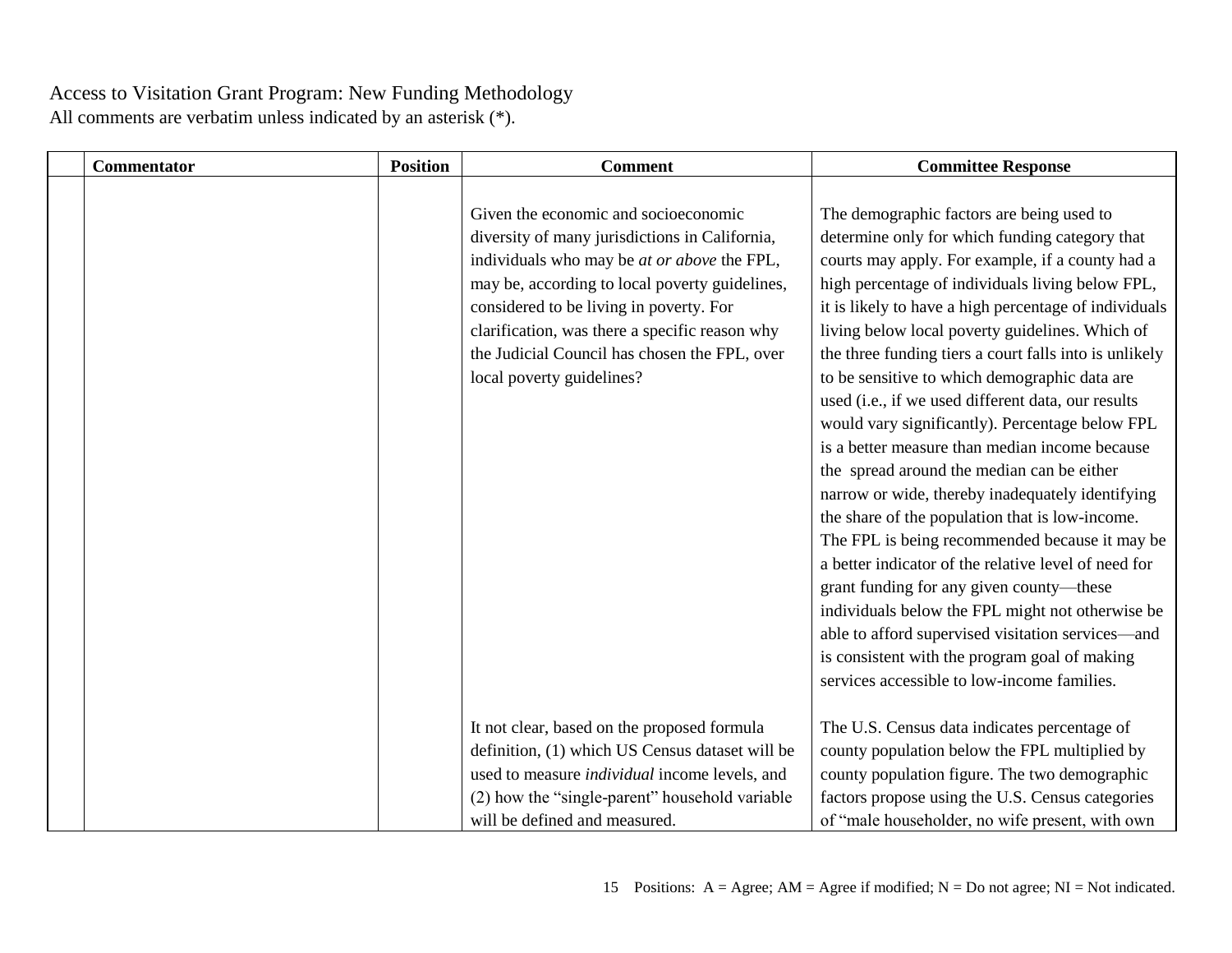| <b>Commentator</b> | <b>Position</b> | <b>Comment</b>                                                                                                                                                                                                                                                                                                                                                                                                                                                                                                                                                                                                                                                                                                                                                                                     | <b>Committee Response</b>                                                                                                                                                                                                                                                                                                                                                |
|--------------------|-----------------|----------------------------------------------------------------------------------------------------------------------------------------------------------------------------------------------------------------------------------------------------------------------------------------------------------------------------------------------------------------------------------------------------------------------------------------------------------------------------------------------------------------------------------------------------------------------------------------------------------------------------------------------------------------------------------------------------------------------------------------------------------------------------------------------------|--------------------------------------------------------------------------------------------------------------------------------------------------------------------------------------------------------------------------------------------------------------------------------------------------------------------------------------------------------------------------|
|                    |                 |                                                                                                                                                                                                                                                                                                                                                                                                                                                                                                                                                                                                                                                                                                                                                                                                    | children under 18 years" and "female<br>householder, no husband present, with own<br>children under 18 years." The Census defines<br>"householder" as "the person, or one of the<br>people, in whose name the home is owned, being<br>bought, or rented" and "household type" as<br>classified according to the sex of the<br>householder and the presence of relatives. |
|                    |                 | Regarding <i>individual</i> income levels, there are<br>many types of datasets available through the US<br>Census and each dataset is unique in terms of<br>how personal and householder income levels are<br>measured. It is important to distinguish the<br>difference between householder and individual<br>income levels, since this distinction is clearly<br>made in the American Community Survey<br>(ACS), the most common dataset used to<br>measure income levels in the US for the<br>purposes of determining state-program funding<br>criterion. Income information from ACS is<br>collected through census block surveys, and is<br>surveyed regularly, but may or may not provide<br>an appropriate representative sample of<br>household income, especially in more rural<br>areas. |                                                                                                                                                                                                                                                                                                                                                                          |
|                    |                 | A more common methodology for using ACS                                                                                                                                                                                                                                                                                                                                                                                                                                                                                                                                                                                                                                                                                                                                                            | Percentage below FPL is a better measure than                                                                                                                                                                                                                                                                                                                            |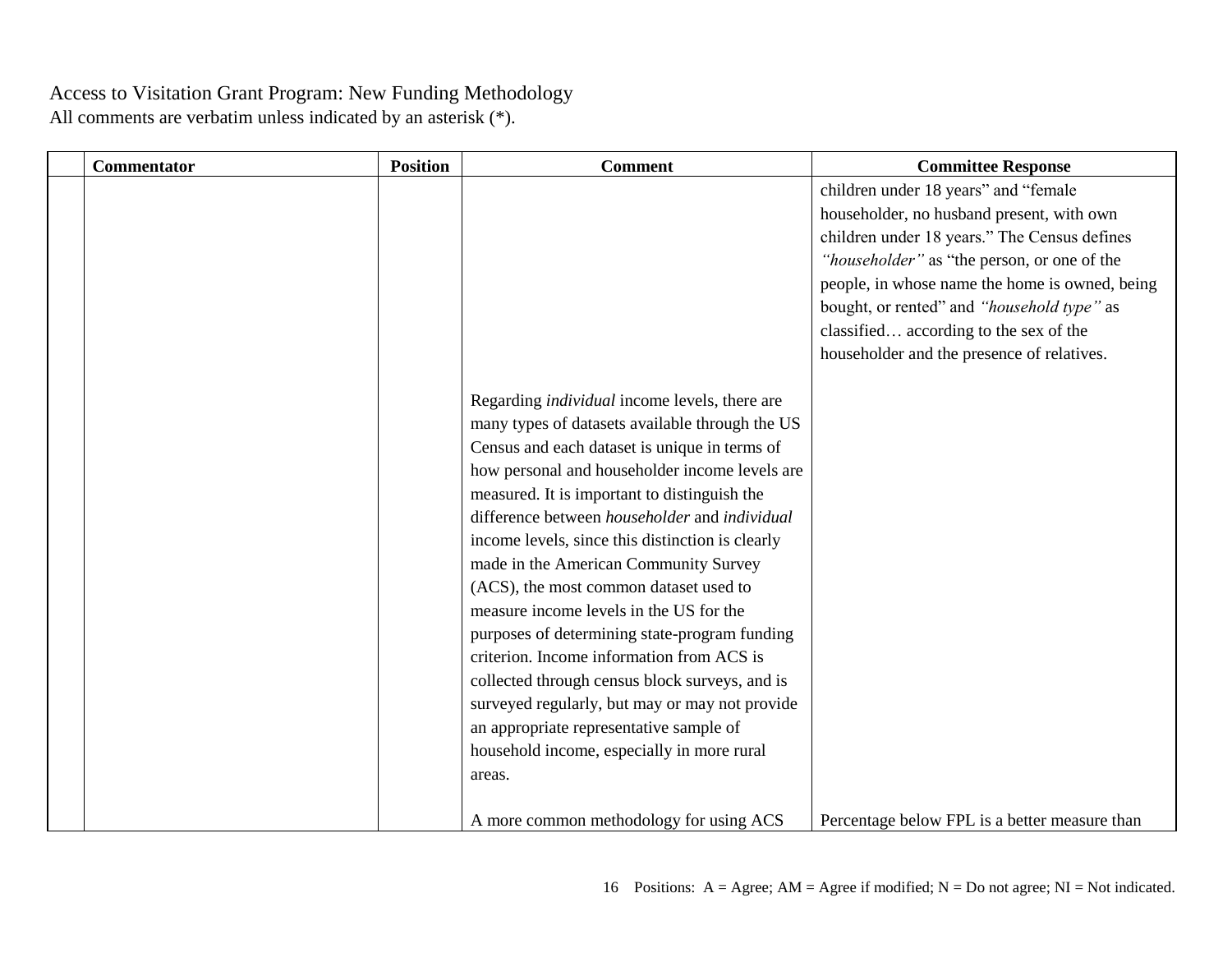| <b>Commentator</b> | <b>Position</b> | <b>Comment</b>                                       | <b>Committee Response</b>                        |
|--------------------|-----------------|------------------------------------------------------|--------------------------------------------------|
|                    |                 | income data to determine funding criterion is to     | median income because the spread around the      |
|                    |                 | use the <i>median household</i> income at the county | median can be either narrow or wide, thereby     |
|                    |                 | level. The alternative to using ACS householder      | inadequately identifying the share of the        |
|                    |                 | income data is the personal income measure,          | population that is low income.                   |
|                    |                 | which is measured in the Bureau of Economic          |                                                  |
|                    |                 | Analysis' (BEA). BEA's personal income               |                                                  |
|                    |                 | measure, while a less common dataset used to         |                                                  |
|                    |                 | determine funding criterion for state-funded         |                                                  |
|                    |                 | social programs, may provide a more accurate         |                                                  |
|                    |                 | individual income measure for specific               |                                                  |
|                    |                 | geographic areas. In both examples, given the        |                                                  |
|                    |                 | diversity and criterions of each dataset, the        |                                                  |
|                    |                 | applicant may fall into one category using one       |                                                  |
|                    |                 | particular data set, and another category if using   |                                                  |
|                    |                 | another US Census dataset, therefore, providing      |                                                  |
|                    |                 | specific information, regarding which US             |                                                  |
|                    |                 | Census dataset will be used, will be helpful for     |                                                  |
|                    |                 | competing applicants.                                |                                                  |
|                    |                 |                                                      |                                                  |
|                    |                 | Regarding how the proposed formula defines           | The two demographic factors propose using the    |
|                    |                 | "single-parent" household, there are a variety of    | U.S. Census categories of "male householder, no  |
|                    |                 | ways this measure can be defined using US            | wife present, with own children under 18 years"  |
|                    |                 | census data, which can potentially result in very    | and "female householder, no husband present,     |
|                    |                 | different outcomes, especially for large             | with own children under 18 years." The Census    |
|                    |                 | jurisdictions where the household composition        | defines "householder" as "the person, or one of  |
|                    |                 | is more diverse, than rural areas. Households        | the people, in whose name the home is owned,     |
|                    |                 | can be measured by marital status, household         | being bought, or rented" and "household type" as |
|                    |                 | status, or income status. Each methodology will      | classified according to the sex of the           |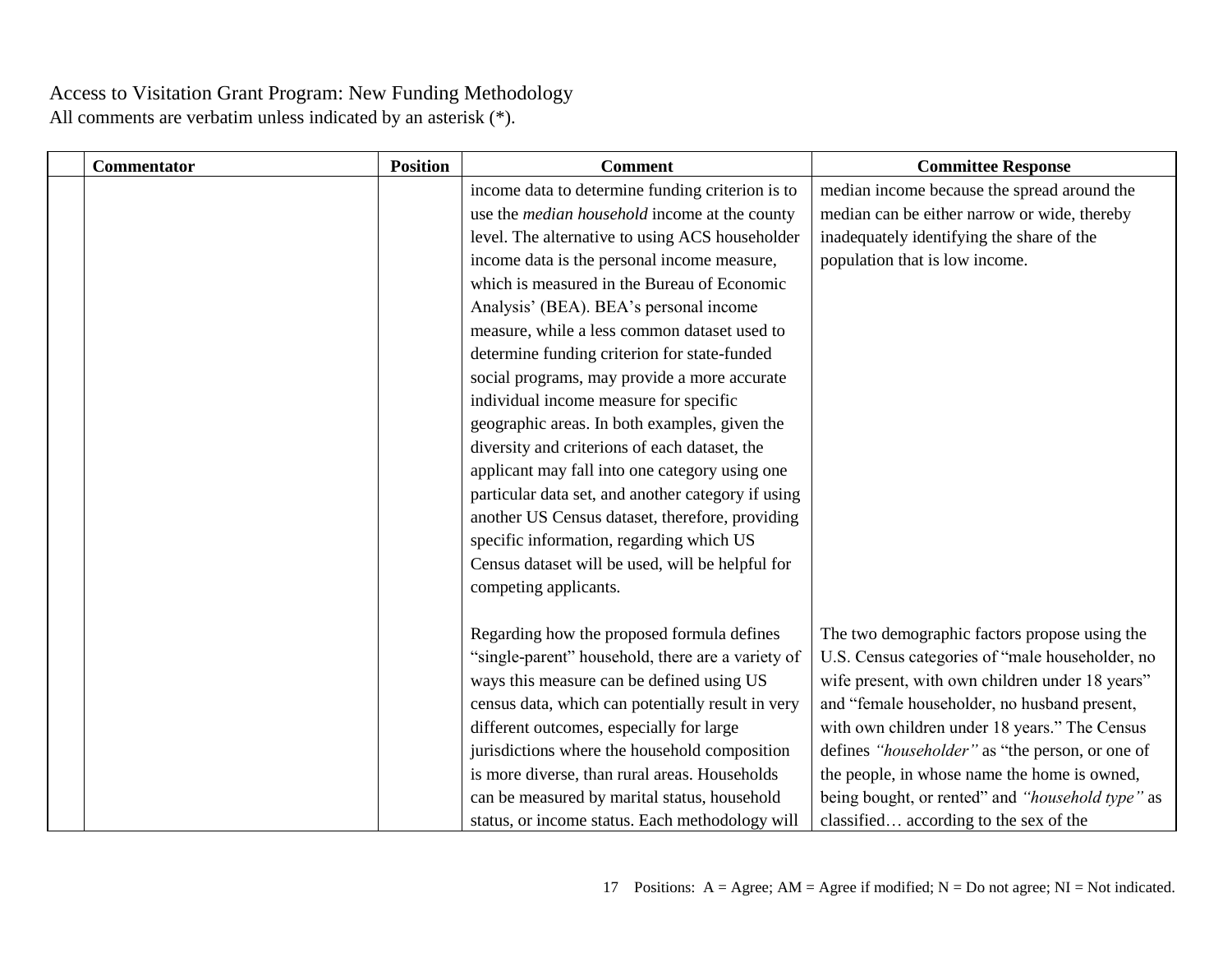|     | <b>Commentator</b>                                                                               | <b>Position</b>        | <b>Comment</b>                                                                                                                                                                                                                                                                                                                                                                                                                                                                                                                                                                                                                                                                                                                                                                | <b>Committee Response</b>                                                                                                                                                                                                                                                                                                                                                                                                                                                                                                                                                                                                                   |
|-----|--------------------------------------------------------------------------------------------------|------------------------|-------------------------------------------------------------------------------------------------------------------------------------------------------------------------------------------------------------------------------------------------------------------------------------------------------------------------------------------------------------------------------------------------------------------------------------------------------------------------------------------------------------------------------------------------------------------------------------------------------------------------------------------------------------------------------------------------------------------------------------------------------------------------------|---------------------------------------------------------------------------------------------------------------------------------------------------------------------------------------------------------------------------------------------------------------------------------------------------------------------------------------------------------------------------------------------------------------------------------------------------------------------------------------------------------------------------------------------------------------------------------------------------------------------------------------------|
|     |                                                                                                  |                        | yield a different result. To A precise definition<br>of how "single-parent" household will be<br>defined would be helpful in order to make a<br>clear assessment of the overall impact of the<br>proposed formula.                                                                                                                                                                                                                                                                                                                                                                                                                                                                                                                                                            | householder and the presence of relatives.                                                                                                                                                                                                                                                                                                                                                                                                                                                                                                                                                                                                  |
| 16. | Superior Court of El Dorado County<br><b>Susan Sandoval</b><br><b>Fiscal Services Supervisor</b> | AM                     | Comparisons to different counties, especially<br>those with urban centers, would leave many<br>rural counties out of the running. Instead of<br>directly comparing numbers of people, it may<br>be more accurate to compare the percentage of<br>the total population of the county that is single<br>parent households, and the percentage of the<br>total population of the county that is below the<br>federal poverty level. The federal poverty level<br>is also extremely low, and many families<br>struggle to make ends meet while on an income<br>of 200-300% of the federal poverty line. We are<br>not sure that the federal poverty level is an<br>accurate representation of the financial situation<br>many clients are in who are accessing the AV<br>program. | The formula does not determine who will be<br>funded but rather at what dollar level the courts<br>are eligible to receive funding. Use of the two<br>demographic factors would not exclude any<br>particular sized jurisdiction from eligibility for<br>funds. While there are no demographic factors<br>that are currently collected that would be an exact<br>predictor of the needs for supervised visitation<br>services, the federal poverty level provides<br>reliable county-level data that is used in many<br>government programs and is consistent with the<br>statutory mandate to provide services to low-<br>income families. |
| 17. | Superior Court of Riverside County<br><b>Carrie Snuggs</b><br>Family Law & Juvenile Director     | $\mathbf{A}\mathbf{M}$ | Consider funding levels based on percentage of<br>population that fall into these two categories,<br>not just the total numbers. May also want to<br>consider number of family law and domestic<br>violence cases as these are directly related to the<br>areas needing supervised visitation services.                                                                                                                                                                                                                                                                                                                                                                                                                                                                       | The committee notes the suggestion but<br>determined that the use of percentage of<br>population that falls into these two demographic<br>categories could lead to a county with a small<br>number of individuals and a county with a large<br>number of individuals being eligible for the same<br>level of funding but the number of individuals in                                                                                                                                                                                                                                                                                       |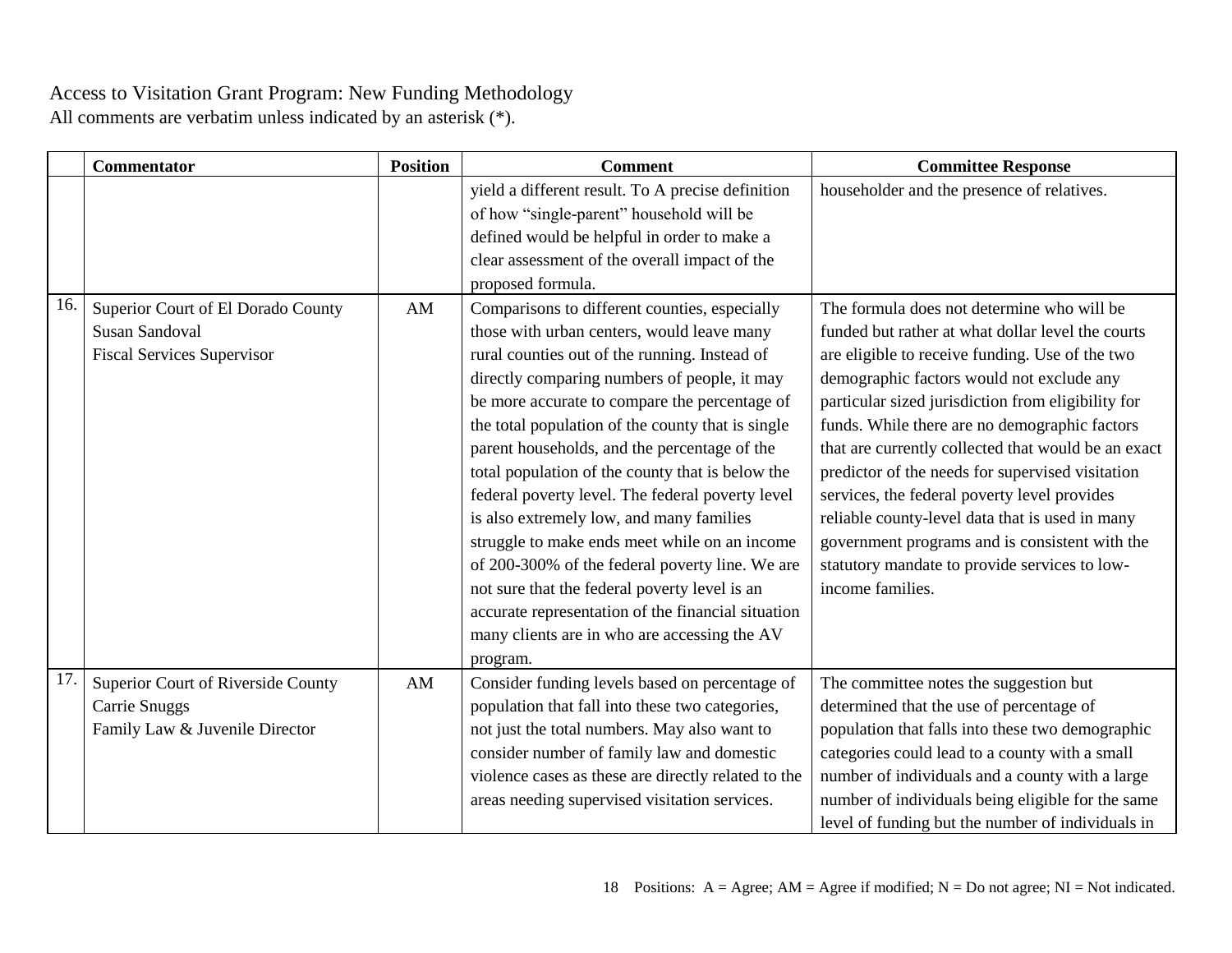All comments are verbatim unless indicated by an asterisk (\*).

|     | <b>Commentator</b>                   | <b>Position</b> | Comment                                           | <b>Committee Response</b>                            |
|-----|--------------------------------------|-----------------|---------------------------------------------------|------------------------------------------------------|
|     |                                      |                 |                                                   | need of service would be widely varying between      |
|     |                                      |                 |                                                   | the two counties.                                    |
| 18. | Comprehensive Youth Services         | $\mathbf{A}$    |                                                   | No response required.                                |
|     | Lisa M. Brott, MSW, LCSW             |                 |                                                   |                                                      |
|     | Program Manager                      |                 |                                                   |                                                      |
| 19. | Superior Court of Butte County       | AM              | Somehow we need to access the need for            | The number of requests and orders for supervised     |
|     | Kimberly Flener and Lisa Bergman     |                 | supervised visitation, how often it is requested, | visitation could be a result of the level of funding |
|     | CEO and Director of Family and       |                 | recommended, ordered for each court. I think      | available for services rather than indicating the    |
|     | Children's Services                  |                 | just being at a certain poverty level and single  | total level of need for services. The federal        |
|     |                                      |                 | parent household does not fully capture the       | poverty level and single parent household factors    |
|     |                                      |                 | supervised visitation requirement.                | are consistent with the approach used by the         |
|     |                                      |                 |                                                   | program funder and consistent with statutory         |
|     |                                      |                 |                                                   | mandate.                                             |
| 20  | Superior Court of Los Angeles County | $\mathbf{A}$    |                                                   | No response required.                                |
|     | <b>Margaret Little</b>               |                 |                                                   |                                                      |
|     | Senior Administrator, Family Law/    |                 |                                                   |                                                      |
|     | Probate/Mental Health                |                 |                                                   |                                                      |

3) Proposal to divide funding amounts for those courts approved for funding into three funding level categories—with the lower 1/3 of the approved courts receiving a maximum of \$45,000, the middle 1/3 receiving a maximum \$60,000, and the highest 1/3 receiving a maximum of \$100,000 based on the application of the funding methodology using the two demographic factors to determine the appropriate funding level.

|     | Commentator                              | Position | Comment | <b>Committee Response</b> |
|-----|------------------------------------------|----------|---------|---------------------------|
| 21. | Superior Court of Orange County          |          |         | No response required.     |
|     | Cathy Harmon, Unit Manager               |          |         |                           |
|     | <b>Family and Probate Court Services</b> |          |         |                           |
| 22. | Sonia E. Melara, MSW                     | A        |         | No response required.     |
|     | <b>Executive Director</b>                |          |         |                           |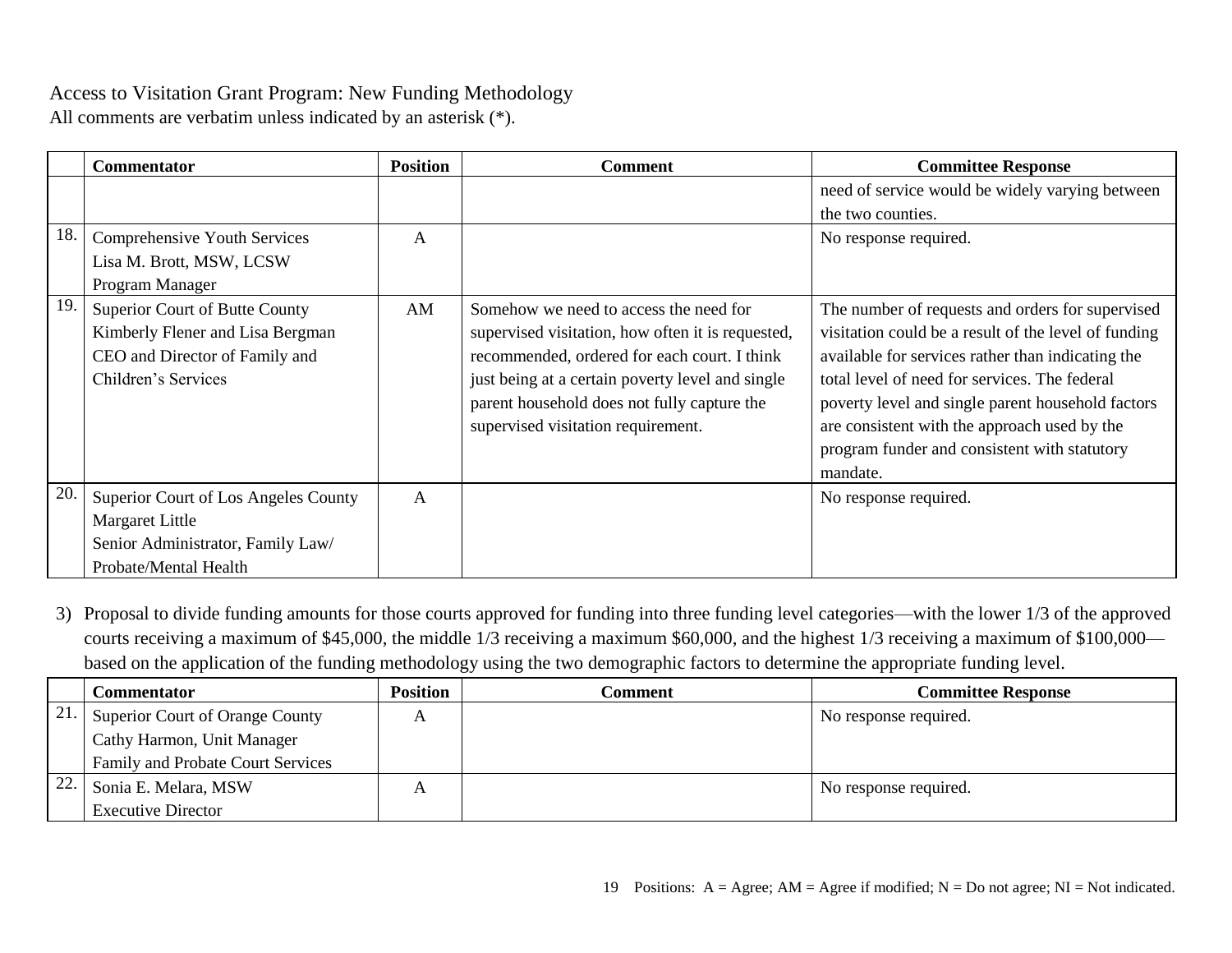|     | <b>Commentator</b>                                                                                                                              | <b>Position</b> | <b>Comment</b>                                                                                                                                                                                                                                 | <b>Committee Response</b>                                                                                                                                                                                                                                                                                                                                                                                                                                                                                                                                                                                                                                                                                                                                                                                                                                      |
|-----|-------------------------------------------------------------------------------------------------------------------------------------------------|-----------------|------------------------------------------------------------------------------------------------------------------------------------------------------------------------------------------------------------------------------------------------|----------------------------------------------------------------------------------------------------------------------------------------------------------------------------------------------------------------------------------------------------------------------------------------------------------------------------------------------------------------------------------------------------------------------------------------------------------------------------------------------------------------------------------------------------------------------------------------------------------------------------------------------------------------------------------------------------------------------------------------------------------------------------------------------------------------------------------------------------------------|
|     | <b>Rally Family Visitation Services</b>                                                                                                         |                 |                                                                                                                                                                                                                                                |                                                                                                                                                                                                                                                                                                                                                                                                                                                                                                                                                                                                                                                                                                                                                                                                                                                                |
| 23. | Superior Court of Napa County<br>Kathleen O'Neill<br>Family Court Program Specialist                                                            | AM              | How will single versus double versus multi<br>court collaborations be weighted in the<br>application process?                                                                                                                                  | The committee notes the suggestion and<br>highlights that Family Code section 3204(b)(2)(A-<br>G) criteria will continue to be used as part of the<br>Access to Visitation Grant Program evaluation of<br>the RFP grant applications and these criterion will<br>be weighed through a point system. For<br>determination of the courts grant funding amount,<br>the committee agrees that the new funding<br>methodology based on the two demographic<br>factors should be used to determine the maximum<br>amount for which each court applicant court<br>would be eligible. The demographic factor<br>number for courts that choose to apply jointly for<br>funding will be determined by adding the<br>individual county's demographic number for each<br>factor together and that sum will determine the<br>joint applicants' maximum grant dollar amount. |
| 24. | Superior Court of Mendocino County<br>Carol Park<br>Family Court Services Director and<br><b>Access to Visitation Grant Project</b><br>Director | $\mathbf{A}$    |                                                                                                                                                                                                                                                | No response required.                                                                                                                                                                                                                                                                                                                                                                                                                                                                                                                                                                                                                                                                                                                                                                                                                                          |
| 25. | Superior Court of Santa Clara County<br>Charmayne Moran<br><b>Management Analyst</b>                                                            | D               | Clarification regarding the use of the FPL<br>(instead of local poverty thresholds) and the<br>precise datasets for extracting demographic data<br>from the US census are needed in order to agree<br>with the division of funding levels. See | See committee response to comment 15 above.                                                                                                                                                                                                                                                                                                                                                                                                                                                                                                                                                                                                                                                                                                                                                                                                                    |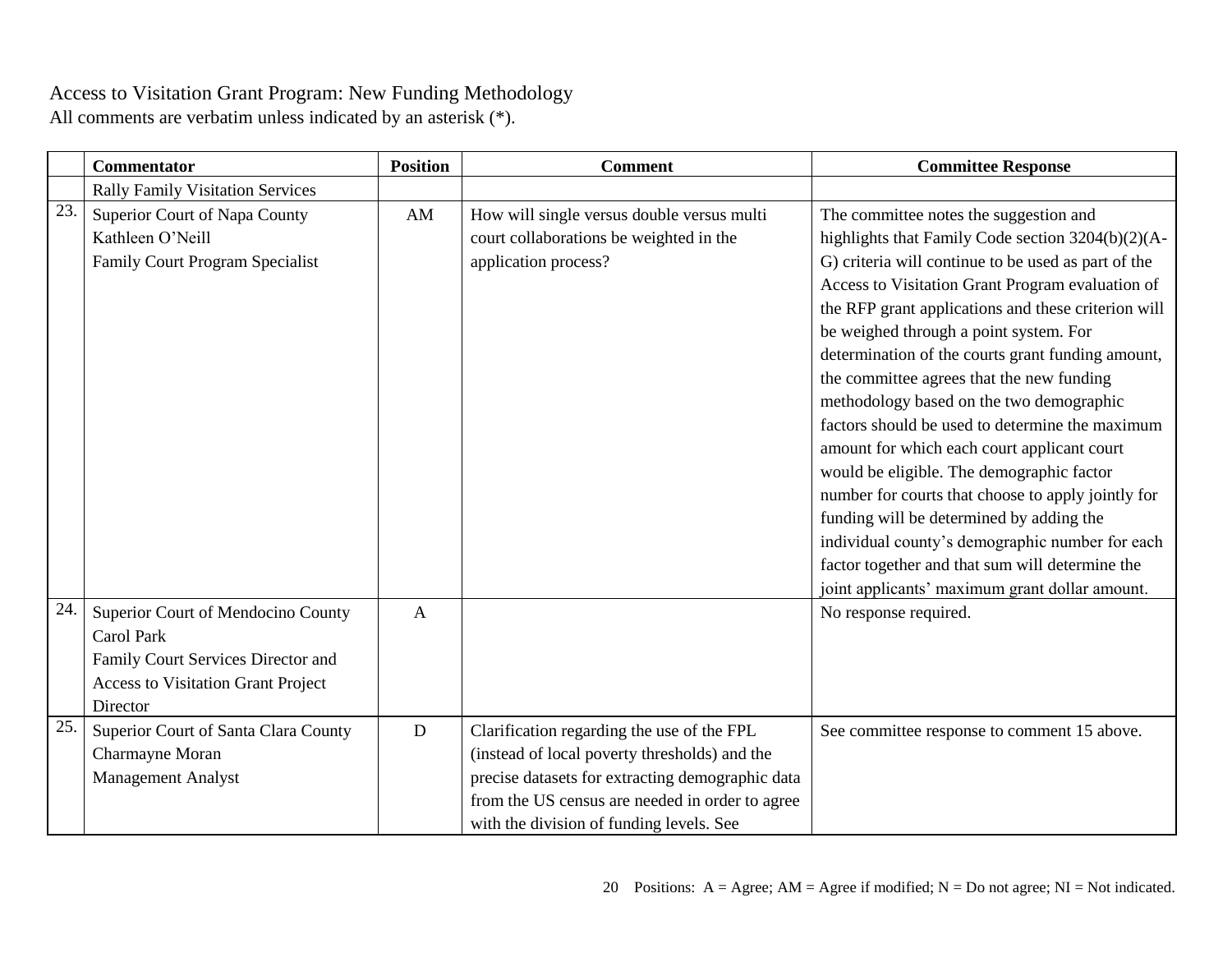|     | <b>Commentator</b>                                                                                                          | <b>Position</b> | <b>Comment</b>                                                                                                                                                                                                                                | <b>Committee Response</b>                                                                                                                                                                                                                                                                                                                                                                                                     |
|-----|-----------------------------------------------------------------------------------------------------------------------------|-----------------|-----------------------------------------------------------------------------------------------------------------------------------------------------------------------------------------------------------------------------------------------|-------------------------------------------------------------------------------------------------------------------------------------------------------------------------------------------------------------------------------------------------------------------------------------------------------------------------------------------------------------------------------------------------------------------------------|
|     |                                                                                                                             |                 | comments 1-3 in the attached page.                                                                                                                                                                                                            |                                                                                                                                                                                                                                                                                                                                                                                                                               |
| 26. | Superior Court of El Dorado County<br><b>Susan Sandoval</b><br><b>Fiscal Services Supervisor</b>                            | $\mathbf{A}$    |                                                                                                                                                                                                                                               | No response required.                                                                                                                                                                                                                                                                                                                                                                                                         |
| 27. | Superior Court of Riverside County<br>Carrie Snuggs<br>Family Law & Juvenile Director                                       | AM              | Same comment as #2.                                                                                                                                                                                                                           | The committee notes the suggestion but<br>determined that the use of percentage of<br>population that falls into these two demographic<br>categories could lead to a county with a small<br>number of individuals and a county with a large<br>number of individuals being eligible for the same<br>level of funding but the number of individuals in<br>need of service would be widely varying between<br>the two counties. |
| 28. | Comprehensive Youth Services<br>Lisa M. Brott, MSW, LCSW<br>Program Manager                                                 | A               |                                                                                                                                                                                                                                               | No response required.                                                                                                                                                                                                                                                                                                                                                                                                         |
| 29  | Superior Court of Butte County<br>Kimberly Flener and Lisa Bergman<br>CEO and Director of Family and<br>Children's Services | $\overline{A}$  | Is this based on court size? Will there be<br>adjustments for collaborative/multi-court<br>programs?                                                                                                                                          | The funding will not be based upon court size but<br>the application and review process is designed to<br>result in funding for statewide diversity in terms<br>of county size. Courts that chose to jointly apply<br>for funding will be grouped together based on the<br>combined demographic number (derived from the<br>two demographic factors).                                                                         |
| 30. | Superior Court of Los Angeles County<br>Margaret Little<br>Senior Administrator, Family Law/<br>Probate/Mental Health       | AM              | The huge range in the size of the populations<br>among the counties makes it very difficult to<br>group counties in a way that facilitates<br>comparing the quality of the applications and<br>the impact of the funding on service delivery. | The committee notes the suggestion but the<br>majority of commentators propose dividing the<br>grant funding amounts into three categories (\$45,<br>000, \$60,000, and \$100,000), with determination<br>of funding based on two demographic factors (the                                                                                                                                                                    |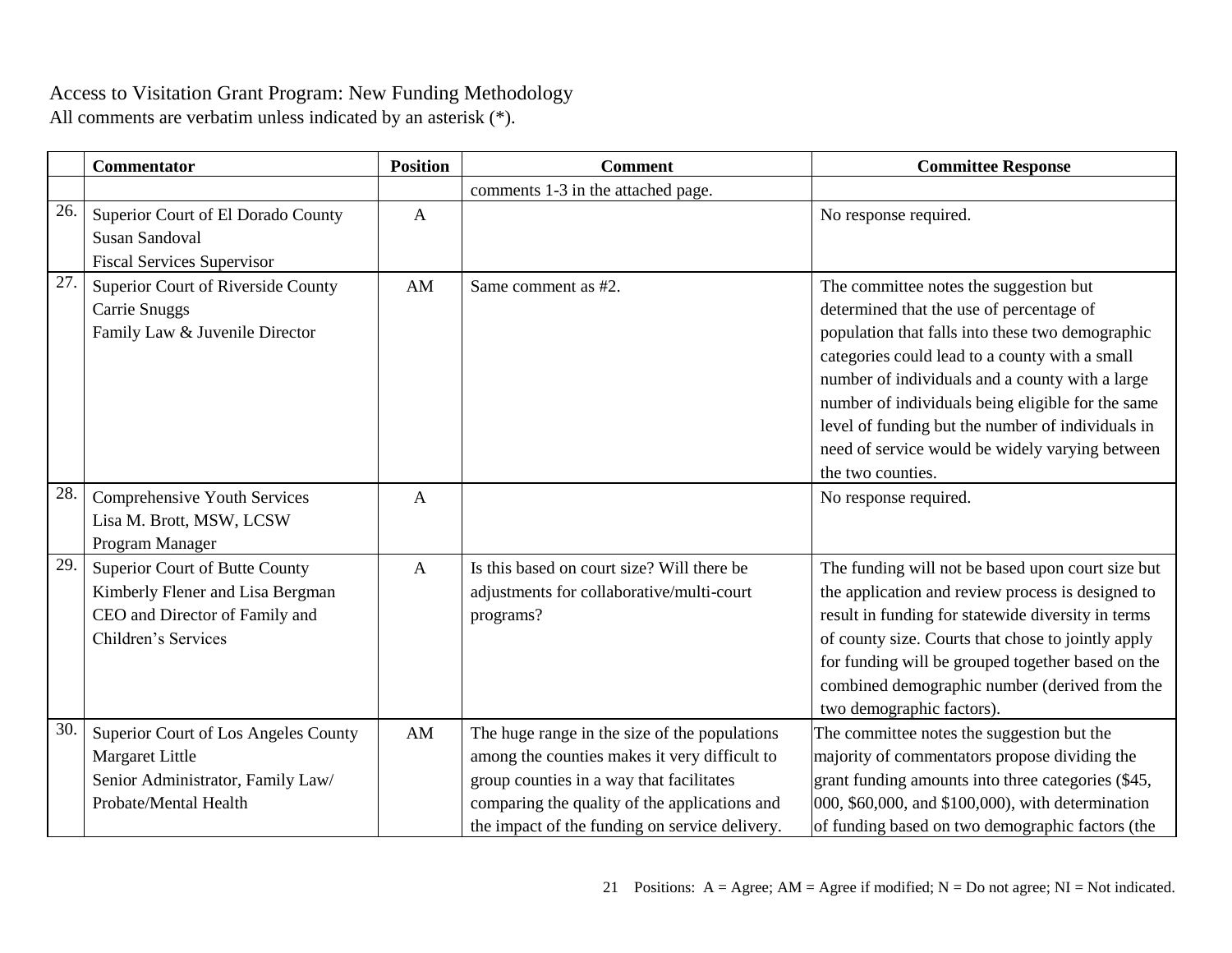All comments are verbatim unless indicated by an asterisk (\*).

| Commentator | <b>Position</b> | Comment                                         | <b>Committee Response</b>                          |
|-------------|-----------------|-------------------------------------------------|----------------------------------------------------|
|             |                 | Dividing the counties into groups more equal in | number of single-parent households in the county   |
|             |                 | size would be an improvement. For example,      | and the number of individuals with income below    |
|             |                 | divide the counties into 5 categories with      | the federal poverty level in the county). The      |
|             |                 | awards of \$10,000, \$25,000, \$50, 000 and     | funding levels take into account what minimally is |
|             |                 | \$110,000.                                      | needed to sustain a viable program (baseline of    |
|             |                 |                                                 | \$45,000), even for smaller jurisdictions.         |

4) How should any grant funds that become available when a grantee court withdraws from the program or does not spend its full grant award be distributed?

|     | <b>Commentator</b>                      | <b>Position</b> | Comment                                        | <b>Committee Response</b>                        |
|-----|-----------------------------------------|-----------------|------------------------------------------------|--------------------------------------------------|
| 31. | Superior Court of Orange County         | <b>NI</b>       | Distribute the funds to current grantee courts | The committee notes the suggestion but           |
|     | Cathy Harmon, Unit Manager              |                 | through a midyear reallocation process equally | recommends based on the majority of comments     |
|     | Family and Probate Court Services       |                 | to all requesting courts                       | received that the distribution of "excess" grant |
|     |                                         |                 |                                                | funds be given to grantee courts through a       |
|     |                                         |                 |                                                | midyear reallocation process based on a needs    |
|     |                                         |                 |                                                | assessment of all requesting courts, with an     |
|     |                                         |                 |                                                | opportunity given to courts to submit a          |
|     |                                         |                 |                                                | justification for why they should receive        |
|     |                                         |                 |                                                | additional funding.                              |
| 32. | Sonia E. Melara, MSW                    | <b>NI</b>       | Distribute the funds to current grantee courts | The committee notes the suggestion but           |
|     | <b>Executive Director</b>               |                 | through a midyear reallocation process equally | recommends based on the majority of comments     |
|     | <b>Rally Family Visitation Services</b> |                 | to all requesting courts                       | received that the distribution of "excess" grant |
|     |                                         |                 |                                                | funds be given to grantee courts through a       |
|     |                                         |                 |                                                | midyear reallocation process based on a needs    |
|     |                                         |                 |                                                | assessment of all requesting courts, with an     |
|     |                                         |                 |                                                | opportunity given to courts to submit a          |
|     |                                         |                 |                                                | justification for why they should receive        |
|     |                                         |                 |                                                | additional funding.                              |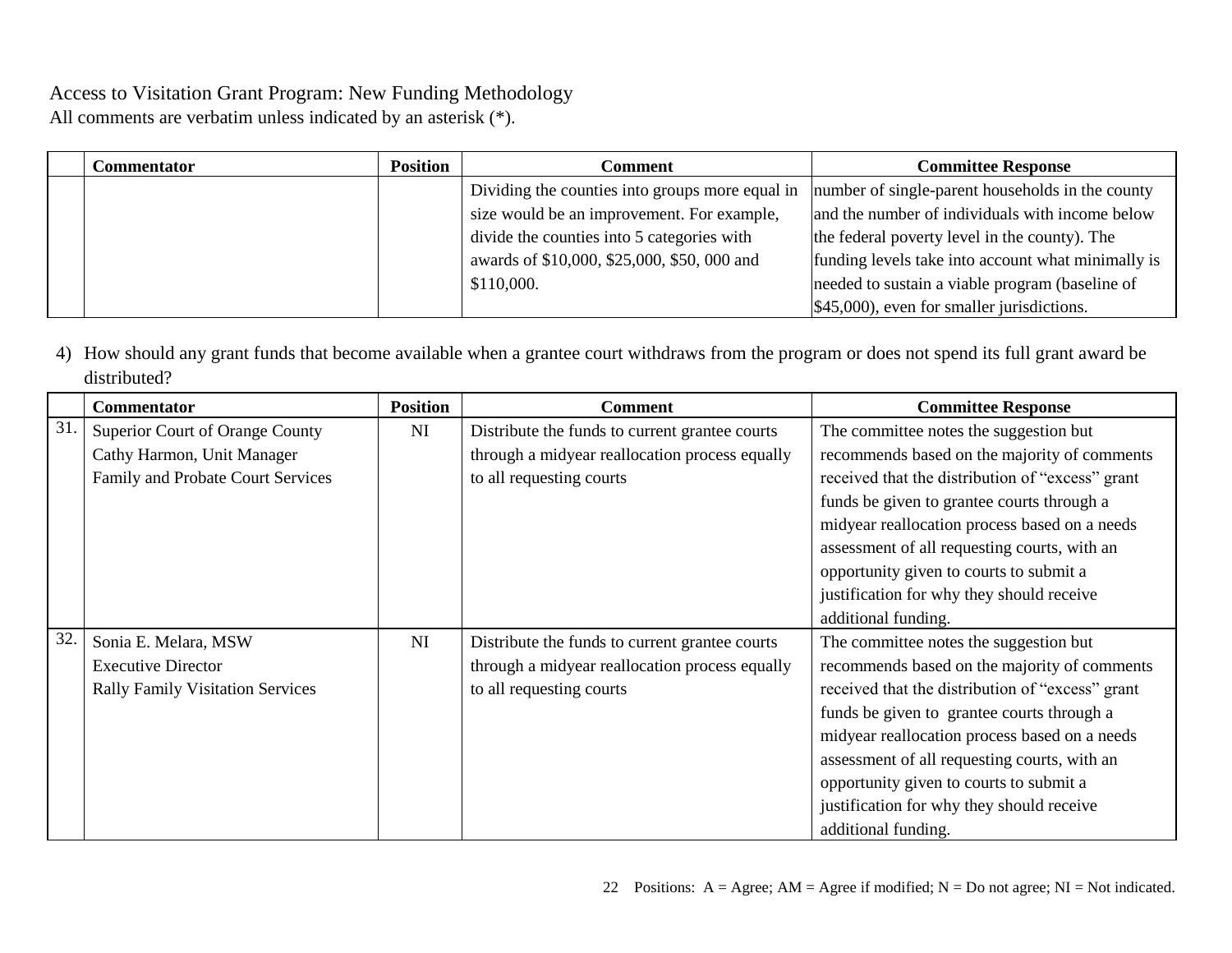|     | <b>Commentator</b>                        | <b>Position</b> | <b>Comment</b>                                    | <b>Committee Response</b>                        |
|-----|-------------------------------------------|-----------------|---------------------------------------------------|--------------------------------------------------|
| 33. | Superior Court of Napa County             | NI              | Distribute the funds to current grantee courts    | Based on the majority of comments received for   |
|     | Kathleen O'Neill                          |                 | through a midyear reallocation process based on   | this option, the committee recommends that the   |
|     | <b>Family Court Program Specialist</b>    |                 | a needs assessment of all requesting courts, with | distribution of "excess" grant funds be given to |
|     |                                           |                 | an opportunity given to courts to submit a        | grantee courts through a midyear reallocation    |
|     |                                           |                 | justification for why they should receive         | process based on a needs assessment of all       |
|     |                                           |                 | additional funding.                               | requesting courts, with an opportunity given to  |
|     |                                           |                 |                                                   | courts to submit a justification for why they    |
|     |                                           |                 | <b>Additional Comments:</b>                       | should receive additional funding.               |
|     |                                           |                 | We support Option 3 (b), based on our             |                                                  |
|     |                                           |                 | experience receiving reallocated funding.         |                                                  |
|     |                                           |                 | Generally, the funding would not enough to        |                                                  |
|     |                                           |                 | begin a new program or have significant impact    |                                                  |
|     |                                           |                 | per Options 1 & 2.                                |                                                  |
| 34. | Superior Court of Mendocino County        | NI              | Distribute to the next ranking unfunded court(s)  | The committee notes the suggestion but           |
|     | <b>Carol Park</b>                         |                 | from the most recent open RFP process in the      | recommends based on the majority of comments     |
|     | Family Court Services Director and        |                 | event the reallocation totals \$45,000 or more.   | received that the distribution of "excess" grant |
|     | <b>Access to Visitation Grant Project</b> |                 |                                                   | funds be given to grantee courts through a       |
|     | Director                                  |                 | Distribute the funds to current grantee courts    | midyear reallocation process based on a needs    |
|     |                                           |                 | through a midyear reallocation process equally    | assessment of all requesting courts, with an     |
|     |                                           |                 | to all requesting courts in the event the         | opportunity given to courts to submit a          |
|     |                                           |                 | reallocation totals less than \$45,000.           | justification for why they should receive        |
|     |                                           |                 |                                                   | additional funding.                              |
| 35. | Superior Court of Santa Clara County      | NI              | Distribute the funds to current grantee courts    | Based on the majority of comments received for   |
|     | Charmayne Moran                           |                 | through a midyear reallocation process based on   | this option, the committee recommends that the   |
|     | <b>Management Analyst</b>                 |                 | a needs assessment of all requesting courts, with | distribution of "excess" grant funds be given to |
|     |                                           |                 | an opportunity given to courts to submit a        | grantee courts through a midyear reallocation    |
|     |                                           |                 | justification for why they should receive         | process based on a needs assessment of all       |
|     |                                           |                 | additional funding.                               | requesting courts, with an opportunity given to  |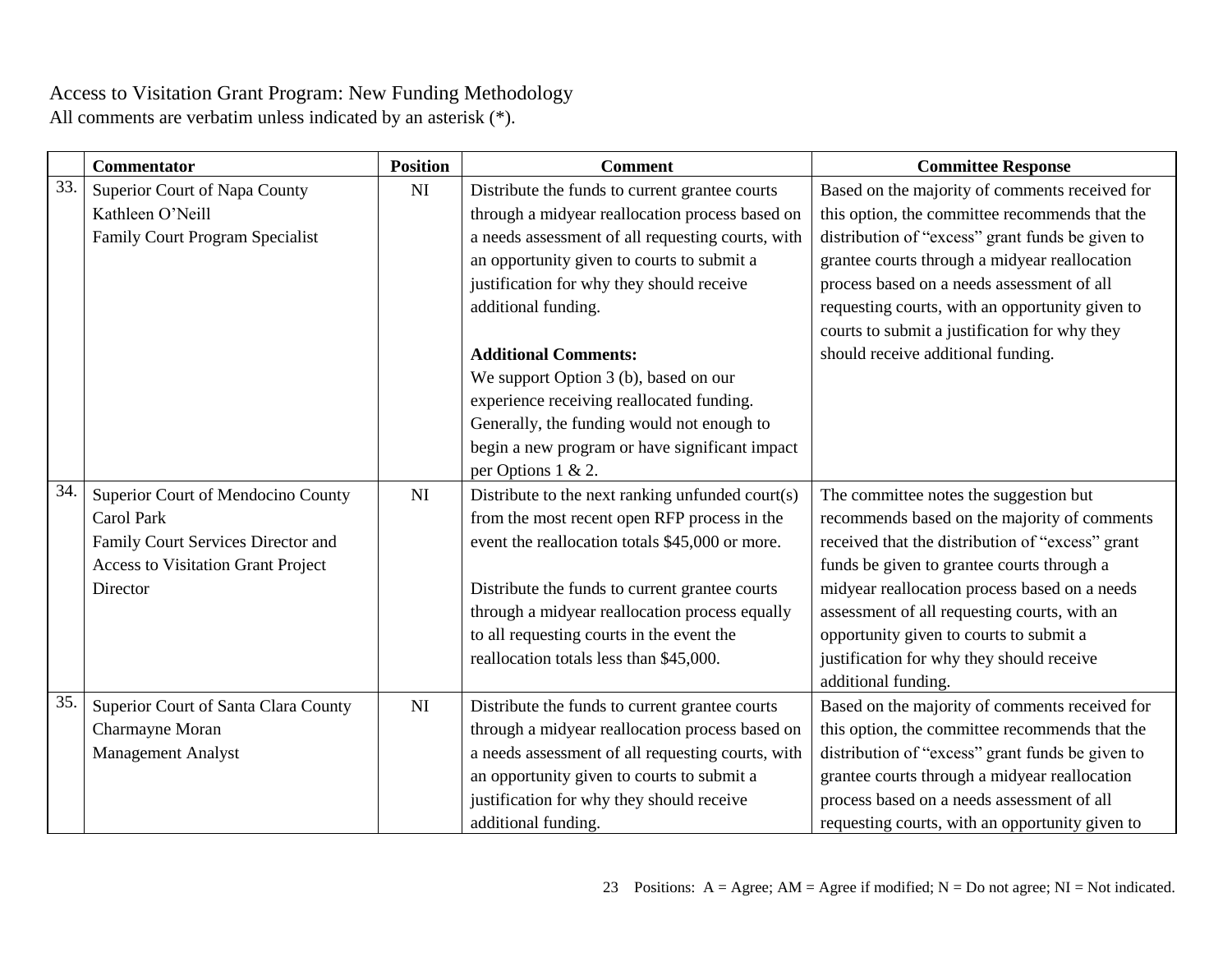|     | <b>Commentator</b>                 | <b>Position</b> | <b>Comment</b>                                    | <b>Committee Response</b>                        |
|-----|------------------------------------|-----------------|---------------------------------------------------|--------------------------------------------------|
|     |                                    |                 |                                                   | courts to submit a justification for why they    |
|     |                                    |                 |                                                   | should receive additional funding.               |
| 36. | Superior Court of El Dorado County | NI              | Distribute to the next ranking unfunded court(s)  | The committee notes the suggestion but           |
|     | <b>Susan Sandoval</b>              |                 | from the most recent open RFP process.            | recommends based on the majority of comments     |
|     | <b>Fiscal Services Supervisor</b>  |                 |                                                   | received that the distribution of "excess" grant |
|     |                                    |                 |                                                   | funds be given to grantee courts through a       |
|     |                                    |                 |                                                   | midyear reallocation process based on a needs    |
|     |                                    |                 |                                                   | assessment of all requesting courts, with an     |
|     |                                    |                 |                                                   | opportunity given to courts to submit a          |
|     |                                    |                 |                                                   | justification for why they should receive        |
|     |                                    |                 |                                                   | additional funding.                              |
| 37. | Superior Court of Riverside County | NI              | Provide program planning grants to courts that    | The committee notes the suggestion but           |
|     | Carrie Snuggs                      |                 | do not currently have Access to Visitation Grant  | recommends based on the majority of comments     |
|     | Family Law & Juvenile Director     |                 | funding, and funding would be awarded through     | received that the distribution of "excess" grant |
|     |                                    |                 | a competitive open RFP process.                   | funds be given to grantee courts through a       |
|     |                                    |                 |                                                   | midyear reallocation process based on a needs    |
|     |                                    |                 | <b>Additional Comments:</b>                       | assessment of all requesting courts, with an     |
|     |                                    |                 | RFP process should be used to distribute and      | opportunity given to courts to submit a          |
|     |                                    |                 | additional funds. Things can change drastically   | justification for why they should receive        |
|     |                                    |                 | so each court's requirements can change as        | additional funding.                              |
|     |                                    |                 | well. RFP process allows every court equal        |                                                  |
|     |                                    |                 | access to additional funds.                       |                                                  |
| 38. | Comprehensive Youth Services       | NI              | Distribute the funds to current grantee courts    | Based on the majority of comments received for   |
|     | Lisa M. Brott, MSW, LCSW           |                 | through a midyear reallocation process based on   | this option, the committee recommends that the   |
|     | Program Manager                    |                 | a needs assessment of all requesting courts, with | distribution of "excess" grant funds be given to |
|     |                                    |                 | an opportunity given to courts to submit a        | grantee courts through a midyear reallocation    |
|     |                                    |                 | justification for why they should receive         | process based on a needs assessment of all       |
|     |                                    |                 | additional funding.                               | requesting courts, with an opportunity given to  |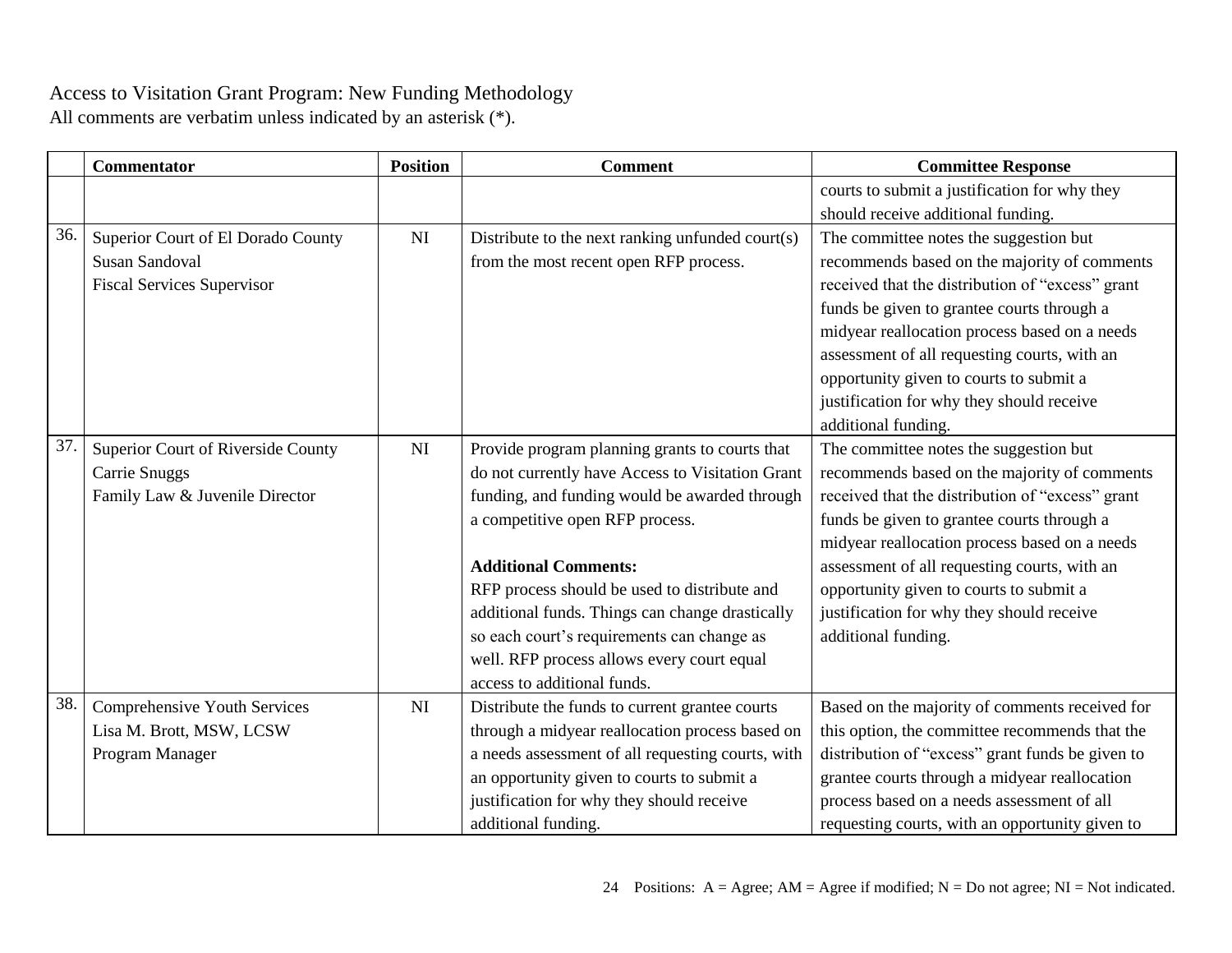All comments are verbatim unless indicated by an asterisk (\*).

|     | <b>Commentator</b>                                                                                                          | <b>Position</b> | <b>Comment</b>                                                                                                                                                                                                                                                           | <b>Committee Response</b>                                                                                                                                                                                                                                                                                                                                                                     |
|-----|-----------------------------------------------------------------------------------------------------------------------------|-----------------|--------------------------------------------------------------------------------------------------------------------------------------------------------------------------------------------------------------------------------------------------------------------------|-----------------------------------------------------------------------------------------------------------------------------------------------------------------------------------------------------------------------------------------------------------------------------------------------------------------------------------------------------------------------------------------------|
|     |                                                                                                                             |                 |                                                                                                                                                                                                                                                                          | courts to submit a justification for why they<br>should receive additional funding.                                                                                                                                                                                                                                                                                                           |
| 39. | Superior Court of Butte County<br>Kimberly Flener and Lisa Bergman<br>CEO and Director of Family and<br>Children's Services | NI              | Distribute the funds to current grantee courts<br>through a midyear reallocation process based on<br>a needs assessment of all requesting courts, with<br>an opportunity given to courts to submit a<br>justification for why they should receive<br>additional funding. | Based on the majority of comments received for<br>this option, the committee recommends that the<br>distribution of "excess" grant funds be given to<br>grantee courts through a midyear reallocation<br>process based on a needs assessment of all<br>requesting courts, with an opportunity given to<br>courts to submit a justification for why they<br>should receive additional funding. |
|     |                                                                                                                             |                 | <b>Additional Comments:</b><br>But it has to be done and feedback given to the<br>grantees about why they did or didn't meet the<br>criteria for additional funding.                                                                                                     | Agree. The Access to Visitation Grant Program<br>will provide the courts with feedback regarding<br>how the court did or did not meet the criteria for<br>additional funding.                                                                                                                                                                                                                 |
| 40. | Superior Court of Los Angeles County<br>Margaret Little<br>Senior Administrator, Family Law/<br>Probate/Mental Health       | NI              | Distribute the funds to current grantee courts<br>through a midyear reallocation process based on<br>a needs assessment of all requesting courts, with<br>an opportunity given to courts to submit a<br>justification for why they should receive<br>additional funding. | Based on the majority of comments received for<br>this option, the committee recommends that the<br>distribution of "excess" grant funds be given to<br>grantee courts through a midyear reallocation<br>process based on a needs assessment of all<br>requesting courts, with an opportunity given to<br>courts to submit a justification for why they<br>should receive additional funding. |

## 5) Please offer specific suggestions on how to streamline California's Access to Visitation Grant application and review process.

|        | ∴ommentator                     | <b>Position</b> | .'omment                                        | <b>Committee Response</b>                        |
|--------|---------------------------------|-----------------|-------------------------------------------------|--------------------------------------------------|
| $-41.$ | Superior Court of Orange County |                 | Accept electronic submission of the application | The committee agreed with the recommendation     |
|        | Cathy Harmon, Unit Manager      |                 | rather than asking courts to mail one original  | and suggests that staff plan on incorporating it |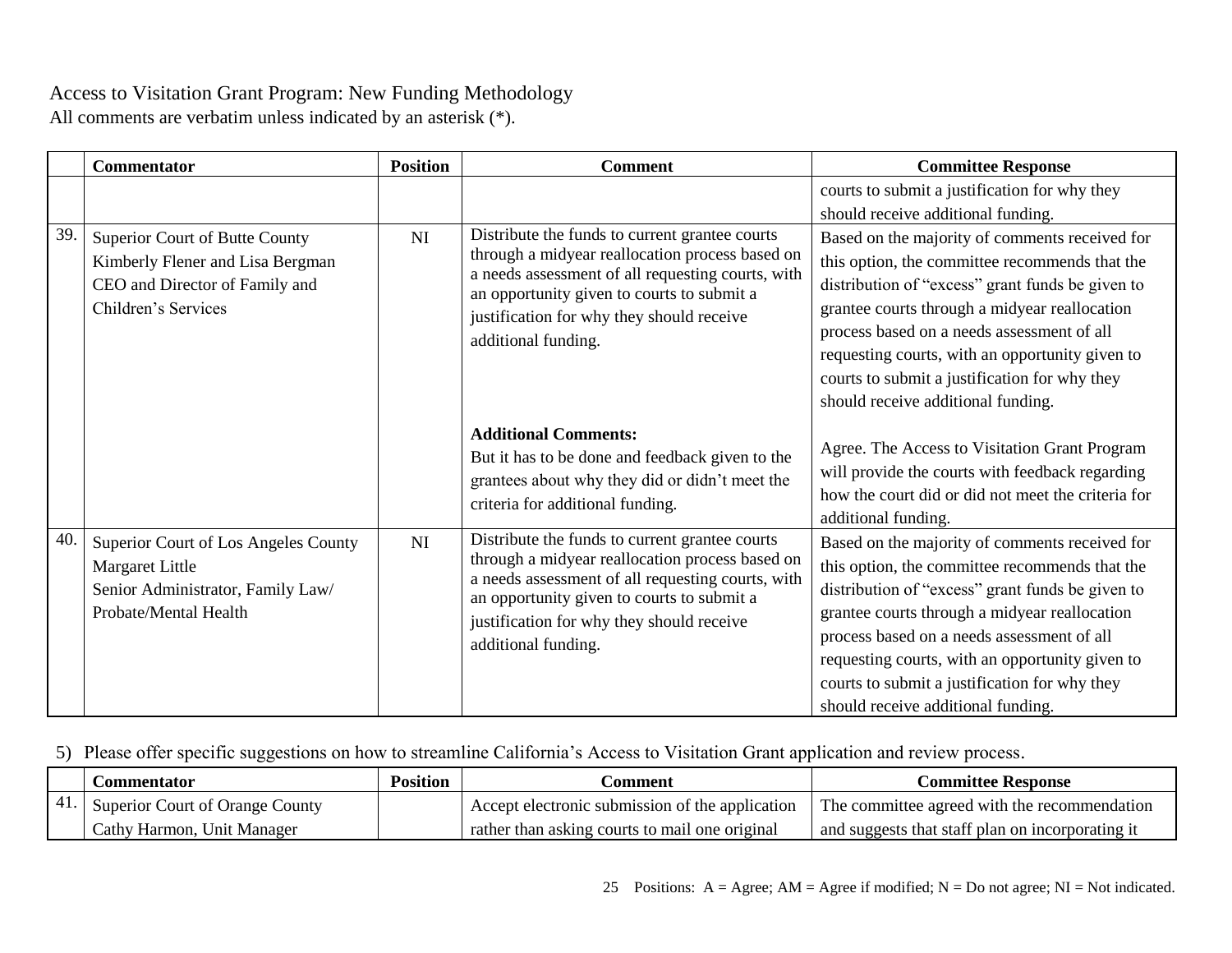|     | <b>Commentator</b>                                                                           | <b>Position</b> | <b>Comment</b>                                                                                                                                                                                                                                                                                                          | <b>Committee Response</b>                                                                                                                                                                                                                                                                                                                                                                                                                                       |
|-----|----------------------------------------------------------------------------------------------|-----------------|-------------------------------------------------------------------------------------------------------------------------------------------------------------------------------------------------------------------------------------------------------------------------------------------------------------------------|-----------------------------------------------------------------------------------------------------------------------------------------------------------------------------------------------------------------------------------------------------------------------------------------------------------------------------------------------------------------------------------------------------------------------------------------------------------------|
|     | Family and Probate Court Services                                                            |                 | and one copy.                                                                                                                                                                                                                                                                                                           | into the RFP process.                                                                                                                                                                                                                                                                                                                                                                                                                                           |
| 42. | Sonia E. Melara, MSW<br><b>Executive Director</b><br><b>Rally Family Visitation Services</b> |                 | The application process has been very clear and<br>easy to respond. There was one year when we<br>were asked to respond to a logic model. While<br>the model made sense conceptually, it did not<br>seem to have any basis for the application.                                                                         | The committee notes the suggestion and the<br>Access to Visitation Grant Program staff will<br>incorporate the suggestion and delete the<br>requirement for submission of a logic model as<br>part of the RFP grant application.                                                                                                                                                                                                                                |
|     |                                                                                              |                 | Also, the selection criteria for the programs<br>should be based on (in this order) track record<br>producing results desired, past grant<br>performance (submitting reports, invoices,<br>spending funds) and responsiveness to the grant<br>RFP.                                                                      | The committee noted this recommendation but<br>believes that a new program by its very nature<br>would not have a track record and might be<br>disadvantaged.                                                                                                                                                                                                                                                                                                   |
|     |                                                                                              |                 | I would also suggest requiring courts who<br>receive the funding to refer their cases to the<br>subcontractor(s) approved under the grant.                                                                                                                                                                              | The existing contract agreements with the superior<br>courts do require that the court refer cases to the<br>grant-related services only to the approved<br>subcontractor.                                                                                                                                                                                                                                                                                      |
|     |                                                                                              |                 | In addition, there should be a way to reward<br>courts that ensure that the maximum amount of<br>the funds go to the delivery of services.<br>Additional consideration should be given to<br>courts that do not charge administrative costs to<br>the grant, and therefore dedicate the maximum<br>funding to services. | Agree. The existing process already takes this into<br>account. The federal intent of the Child Access<br>and Visitation Grant Program is that these grant<br>funds will be used to provide direct services and<br>this criterion is part of the RFP grant application<br>review process. Additionally, the court and<br>subcontractors projected budget costs are<br>evaluated as part of the RFP review process and<br>program costs must be determined to be |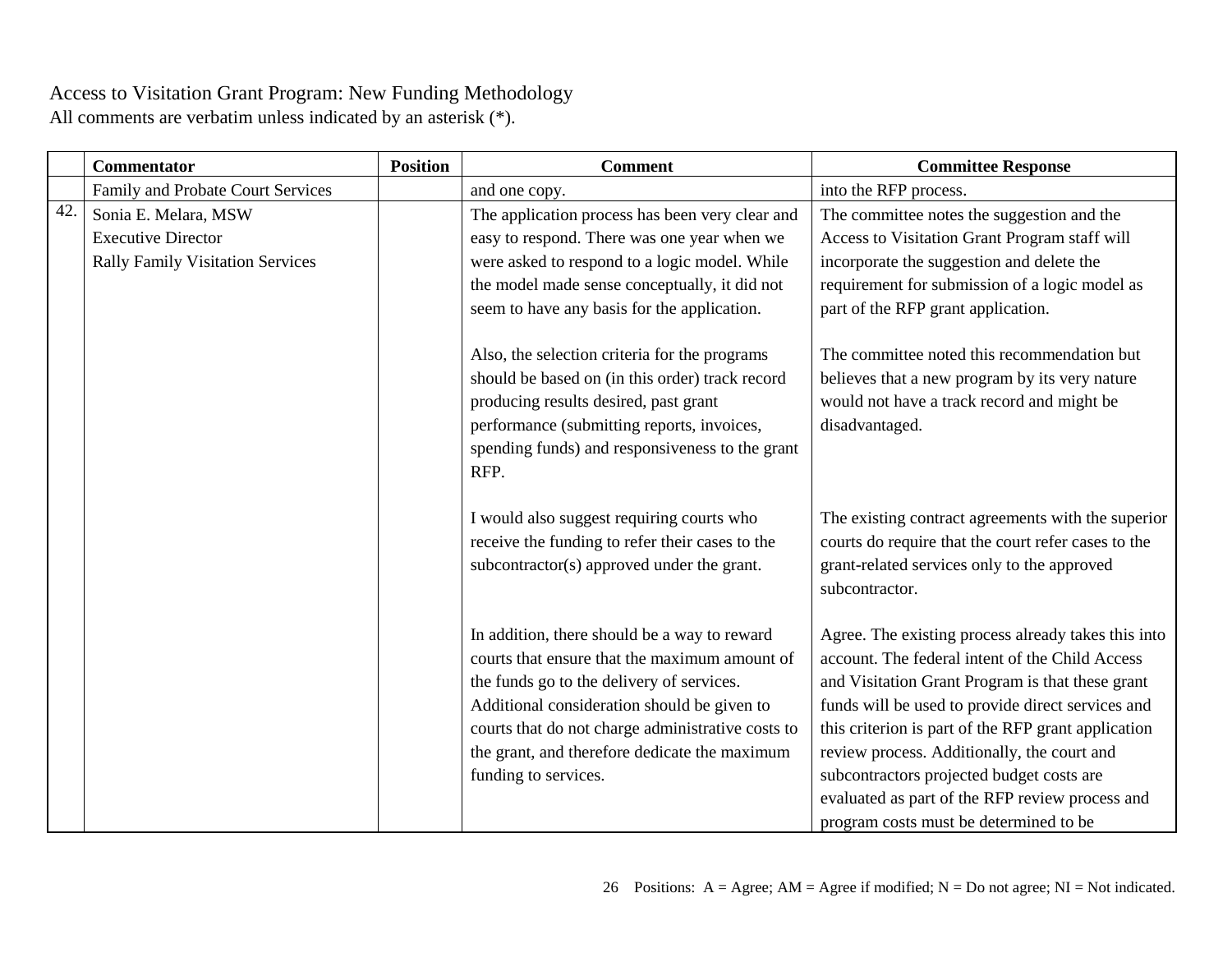|     | <b>Commentator</b>                                                                          | <b>Position</b> | <b>Comment</b>                                                                                                                                                                                                                    | <b>Committee Response</b>                                                                                                                                                                                                                                                                                                                                                                                                                                                                                                                                            |
|-----|---------------------------------------------------------------------------------------------|-----------------|-----------------------------------------------------------------------------------------------------------------------------------------------------------------------------------------------------------------------------------|----------------------------------------------------------------------------------------------------------------------------------------------------------------------------------------------------------------------------------------------------------------------------------------------------------------------------------------------------------------------------------------------------------------------------------------------------------------------------------------------------------------------------------------------------------------------|
|     |                                                                                             |                 |                                                                                                                                                                                                                                   | reasonable and cost-effective.                                                                                                                                                                                                                                                                                                                                                                                                                                                                                                                                       |
| 43. | Superior Court of Napa County<br>Kathleen O'Neill<br><b>Family Court Program Specialist</b> |                 | • For transparency, the members of the<br>application/review committee should include<br>representatives of Grantee's (previous or<br>current), and Providers, from both Northern<br>and Southern regions.                        | The committee agreed with the suggestion, which<br>is the current practice, and will work with the<br>Access to Visitation Grant Program to continue<br>this practice.                                                                                                                                                                                                                                                                                                                                                                                               |
|     |                                                                                             |                 | How will the RFP weigh the various criteria<br>$\bullet$<br>outlined in FC §3204(b)(1)? What<br>percentage will each be assigned?                                                                                                 | The RFP grant application criteria set forth under<br>Family Code section $3204(b)(1)$ will continue to<br>evaluate the proposals based on a set number of<br>points and grant awards will continue to take into<br>account the evaluative factor of the<br>court/subcontractor history of sound program<br>administration.                                                                                                                                                                                                                                          |
|     |                                                                                             |                 | • Provide clarification verbiage specific to<br>"Promotion and encouragement of health<br>relationships between noncustodial parents<br>and their children" when FCS and<br>professional providers are professionally<br>neutral. | Under Family Code section 3204(d), the statute<br>states that the Access to Visitation Grant<br>programs are to "achieve the goals of promoting<br>and encouraging healthy parent and child<br>relationships between noncustodial parents or<br>joint custodial parents and their children while<br>ensuring the health, safety, and welfare of the<br>children." The grant program will continue to<br>meet and provide services consistent with<br>statutory requirements. This program goal can be<br>achieved through providing services in a neutral<br>manner. |
|     |                                                                                             |                 | • What measurable outcomes are sought by the                                                                                                                                                                                      | Under the federal terms and conditions of the                                                                                                                                                                                                                                                                                                                                                                                                                                                                                                                        |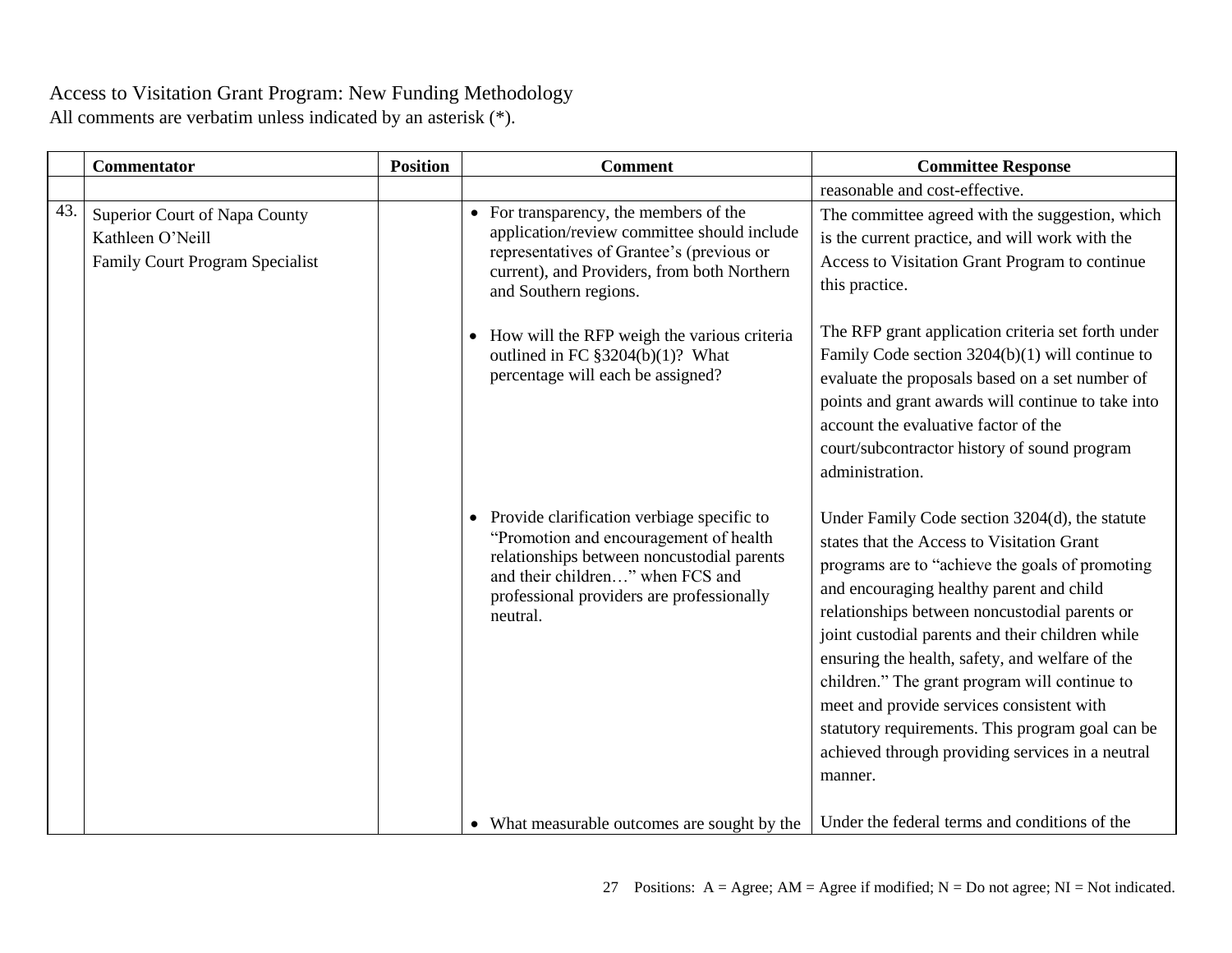|     | <b>Commentator</b>                                                                                                                         | <b>Position</b> | <b>Comment</b>                                                                                                                                                                                                                                                   | <b>Committee Response</b>                                                                                                                                                                                                                                                                                                                                                                                                                                                                                                                                                                                                                                                                                                                                                                                                                      |
|-----|--------------------------------------------------------------------------------------------------------------------------------------------|-----------------|------------------------------------------------------------------------------------------------------------------------------------------------------------------------------------------------------------------------------------------------------------------|------------------------------------------------------------------------------------------------------------------------------------------------------------------------------------------------------------------------------------------------------------------------------------------------------------------------------------------------------------------------------------------------------------------------------------------------------------------------------------------------------------------------------------------------------------------------------------------------------------------------------------------------------------------------------------------------------------------------------------------------------------------------------------------------------------------------------------------------|
| 44. | Superior Court of Mendocino County<br><b>Carol Park</b><br>Family Court Services Director and<br><b>Access to Visitation Grant Project</b> |                 | funder?<br>The Logic Model that was required as part of<br>the application process a few years ago should<br>be eliminated. It was more a test of excel spread<br>sheet and computer skills than anything else.<br>The Court IT department had to spend too much | Child Access and Visitation Grant Program, grant<br>recipients are required to collect the required<br>outcome measure of the number of noncustodial<br>parents who gained increased parenting time with<br>their children. In addition, each state makes a<br>determination regarding whether to collect the<br>following optional outcome measures (California<br>does not collect these voluntary outcome<br>measures): child support case (does the parent<br>have a child support case); frequency of service<br>hours; and number of noncustodial and custodial<br>parents that gained increased knowledge of<br>effective parenting strategies.<br>The committee notes the suggestion and the<br>Access to Visitation Grant Program will<br>incorporate the suggestion and delete the<br>requirement for submission of a logic model as |
|     | Director                                                                                                                                   |                 | time assisting in the exercise than should be<br>necessary for this type of RFP. The same<br>information could be gleaned from a narrative<br>format.                                                                                                            | part of the RFP grant application.                                                                                                                                                                                                                                                                                                                                                                                                                                                                                                                                                                                                                                                                                                                                                                                                             |
| 45. | Superior Court of El Dorado County<br><b>Susan Sandoval</b><br><b>Fiscal Services Supervisor</b>                                           |                 | More advance notice of application, reporting,<br>and other required forms.                                                                                                                                                                                      | The committee agrees to incorporate the<br>suggestion and the Access to Visitation Grant<br>Program will publish on the California Courts<br>website an RFP grant application timeline that<br>includes appropriate deadlines regarding the RFP<br>grant application process                                                                                                                                                                                                                                                                                                                                                                                                                                                                                                                                                                   |
| 46. | Superior Court of Butte County                                                                                                             |                 | There needs to be guidance, such as workshops,                                                                                                                                                                                                                   | The committee agrees with the suggestion and                                                                                                                                                                                                                                                                                                                                                                                                                                                                                                                                                                                                                                                                                                                                                                                                   |